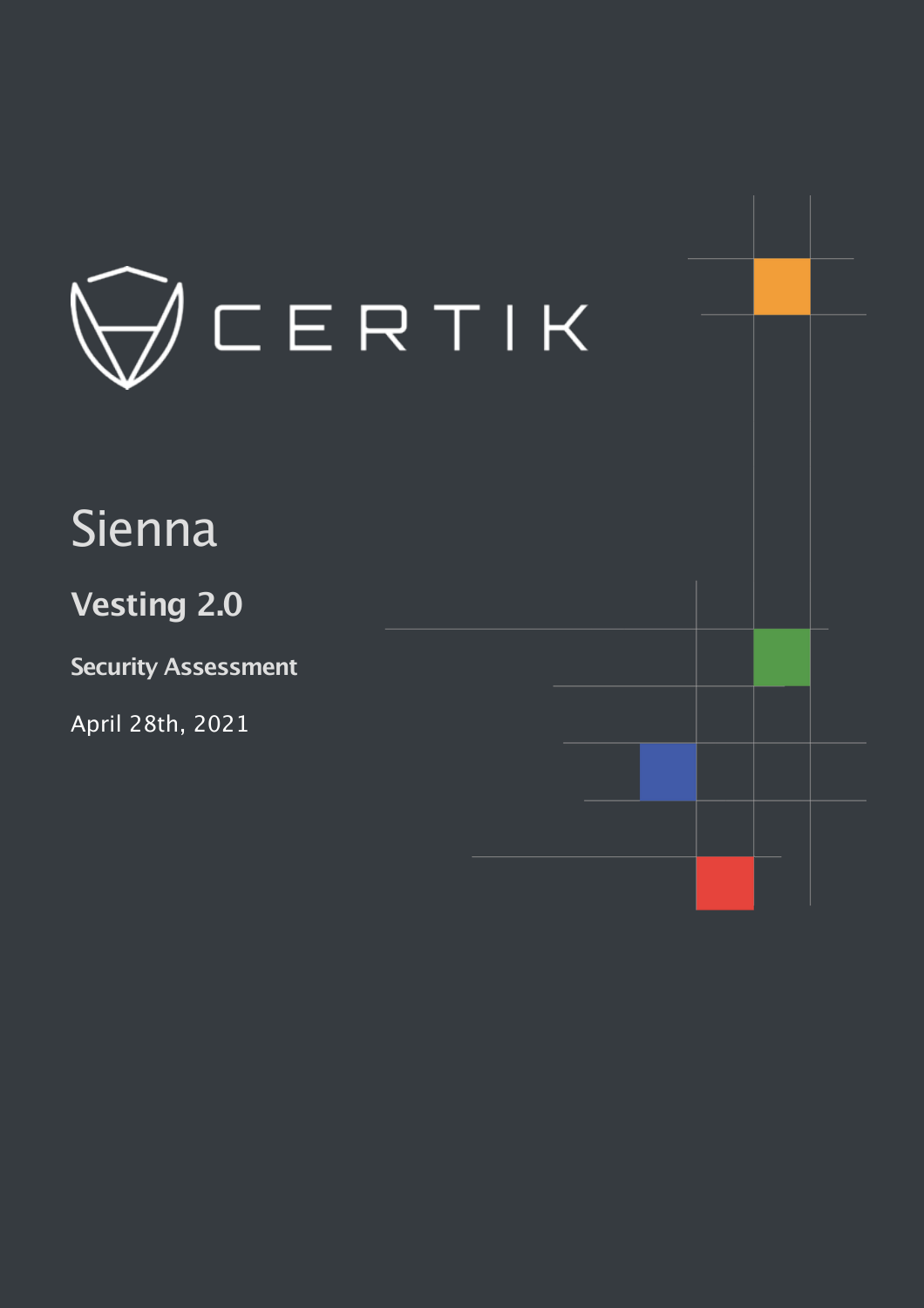

CertiK reports are not, nor should be considered, an "endorsement" or "disapproval" of any particular project or team. These reports are not, nor should be considered, an indication of the economics or value of any "product" or "asset" created by any team or project that contracts CertiK to perform a security review.

CertiK Reports do not provide any warranty or guarantee regarding the absolute bug-free nature of the technology analyzed, nor do they provide any indication of the technologies proprietors, business, business model or legal compliance.

CertiK Reports should not be used in any way to make decisions around investment or involvement with any particular project. These reports in no way provide investment advice, nor should be leveraged as investment advice of any sort.

CertiK Reports represent an extensive auditing process intending to help our customers increase the quality of their code while reducing the high level of risk presented by cryptographic tokens and blockchain technology.

Blockchain technology and cryptographic assets present a high level of ongoing risk. CertiK's position is that each company and individual are responsible for their own due diligence and continuous security. CertiK's goal is to help reduce the attack vectors and the high level of variance associated with utilizing new and consistently changing technologies, and in no way claims any guarantee of security or functionality of the technology we agree to analyze.

# **What is a CertiK report?**

- A document describing in detail an in depth analysis of a particular piece(s) of source code provided to CertiK by a Client.
- An organized collection of testing results, analysis and inferences made about the structure, implementation and overall best practices of a particular piece of source code.
- Representation that a Client of CertiK has completed a round of auditing with the intention to increase the quality of the company/product's IT infrastructure and or source code.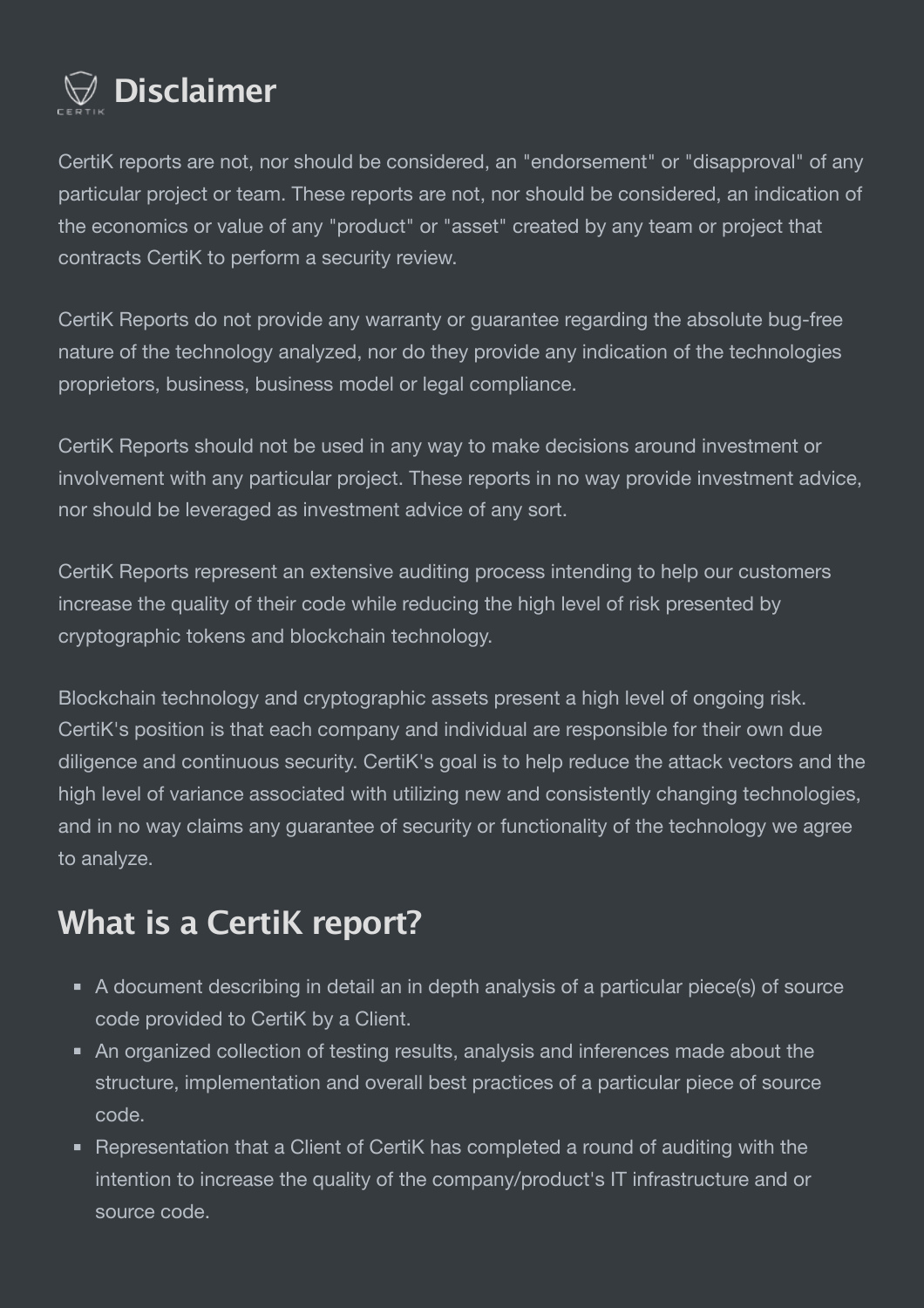

# **Project Summary**

| <b>Project Name</b> | Sienna - Vesting 2.0                                                                       |
|---------------------|--------------------------------------------------------------------------------------------|
| <b>Description</b>  | Sienna is a privacy-first, decentralized financing platform.                               |
| <b>Platform</b>     | <b>Rust</b>                                                                                |
| Codebase            | <b>GitHub Repository</b>                                                                   |
| <b>Commits</b>      | 1. fcf5822da9ca9c839358f485fd0611535c1a5a24<br>2. 32f7c75b6545785896832b5d4c1bc7d5ea45ba98 |

# **Audit Summary**

| <b>Delivery Date</b>       | April 28th, 2021                      |
|----------------------------|---------------------------------------|
| <b>Method of Audit</b>     | <b>Static Analysis, Manual Review</b> |
| <b>Consultants Engaged</b> | $\overline{2}$                        |
| <b>Timeline</b>            | April 11th, 2021 - April 28th, 2021   |

# **Vulnerability Summary**

| <b>Total Issues</b>        | 21             |
|----------------------------|----------------|
| <b>• Total Critical</b>    | $\overline{0}$ |
| <b>O</b> Total Major       | $\overline{0}$ |
| <b>O</b> Total Medium      | 1              |
| <b>• Total Minor</b>       | $\overline{0}$ |
| ● Total Informational      | 20             |
| ● Total Resolved           | 18             |
| <b>O</b> Total Acknoledged | $\mathbf{3}$   |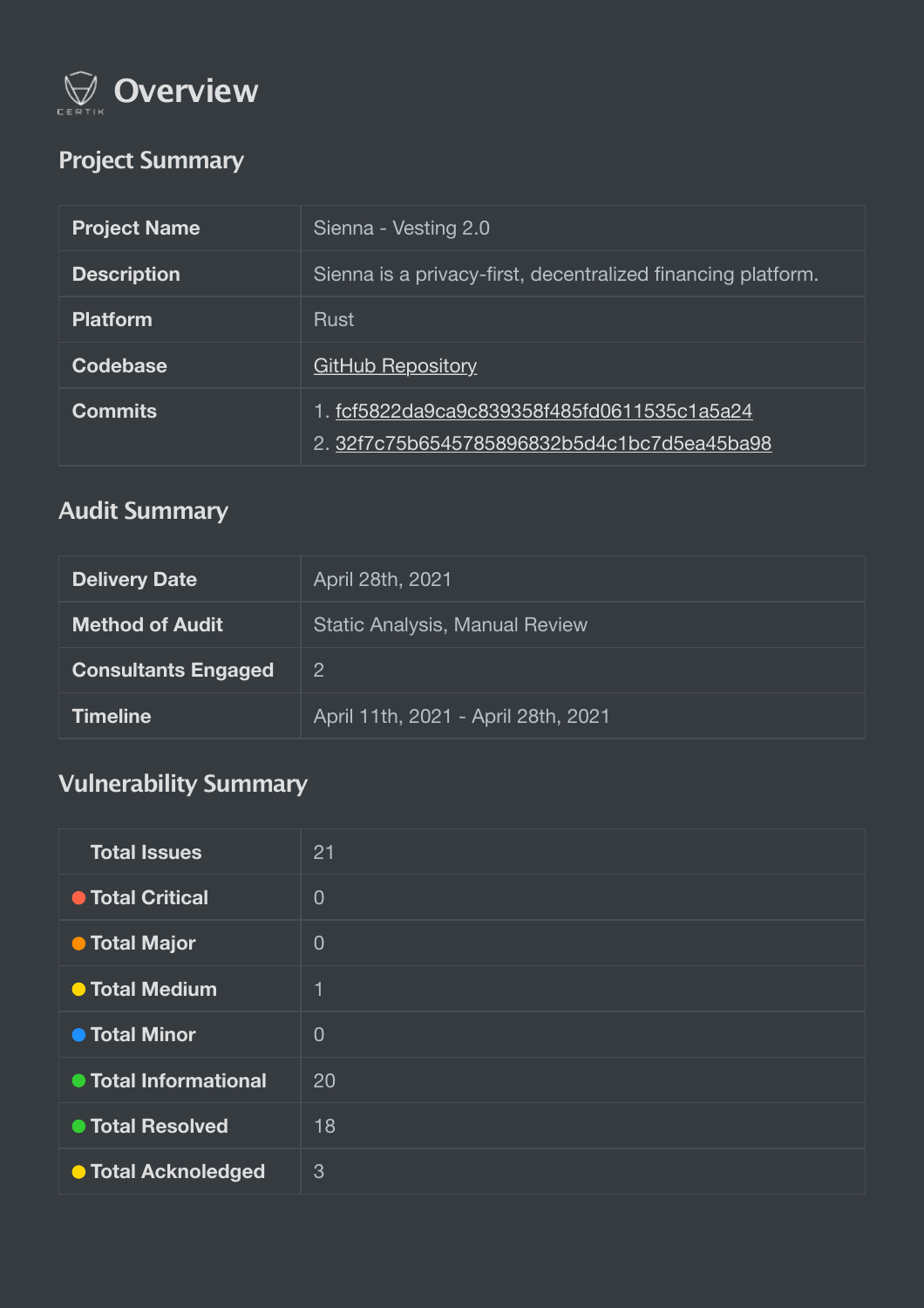

Certik was assigned to audit the codebase of the Sienna Vesting mechanism based on Cosmos SDK. The audit has identified issues that ranged from informational to medium and fixed by the team in the alleviation phase.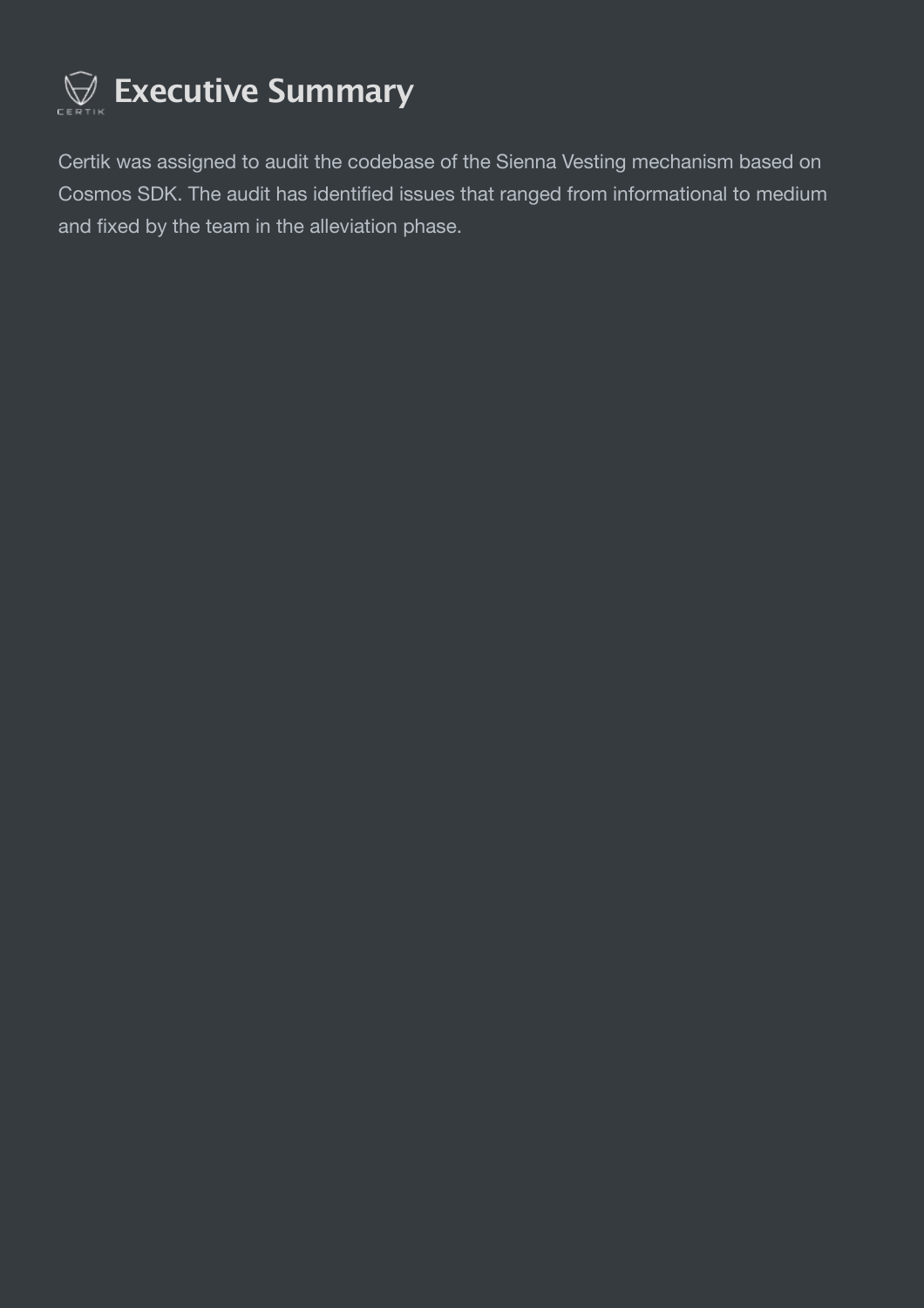

| ID         | <b>Contract</b> | <b>Location</b>                    |
|------------|-----------------|------------------------------------|
| <b>CON</b> | lib.rs          | contracts/mgmt/src/lib.rs          |
| <b>CON</b> | lib.rs          | contracts/rpt/src/lib.rs           |
| LIB        | lib.rs          | libraries/linear-map/lib/lib.rs    |
| <b>CAN</b> | canon.rs        | libraries/schedule/lib/canon.rs    |
| <b>ERR</b> | errors.rs       | libraries/schedule/lib/errors.rs   |
| LIB        | lib.rs          | libraries/schedule/lib/lib.rs      |
| <b>MUT</b> | mutate.rs       | libraries/schedule/lib/mutate.rs   |
| <b>VAL</b> | validate.rs     | libraries/schedule/lib/validate.rs |
| <b>VES</b> | vesting.rs      | libraries/schedule/lib/vesting.rs  |
| LIB        | lib.rs          | libraries/utils/src/lib.rs         |
| <b>STO</b> | storage.rs      | libraries/utils/src/storage.rs     |
| <b>VIE</b> | viewing_key.rs  | libraries/utils/src/viewing_key.rs |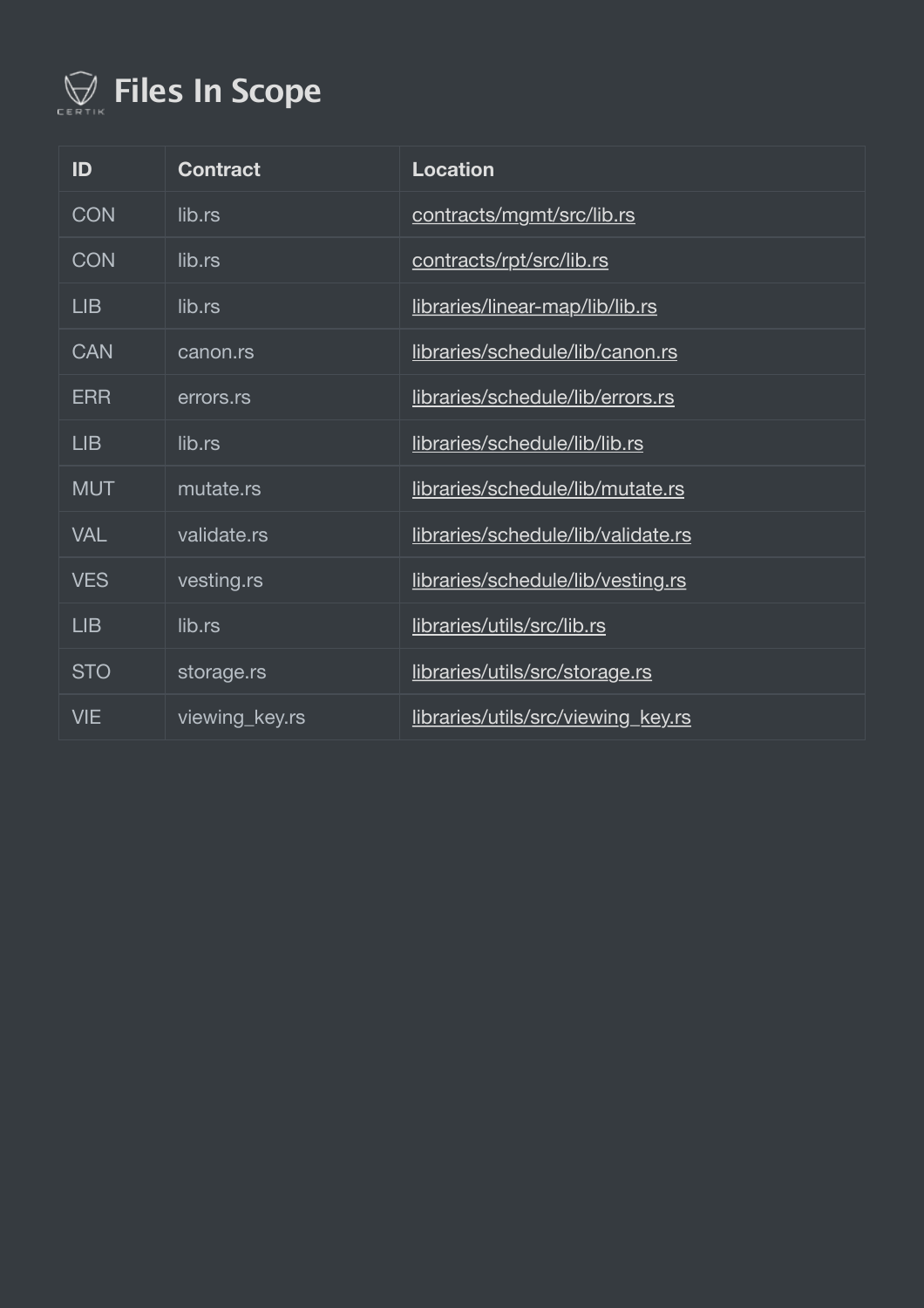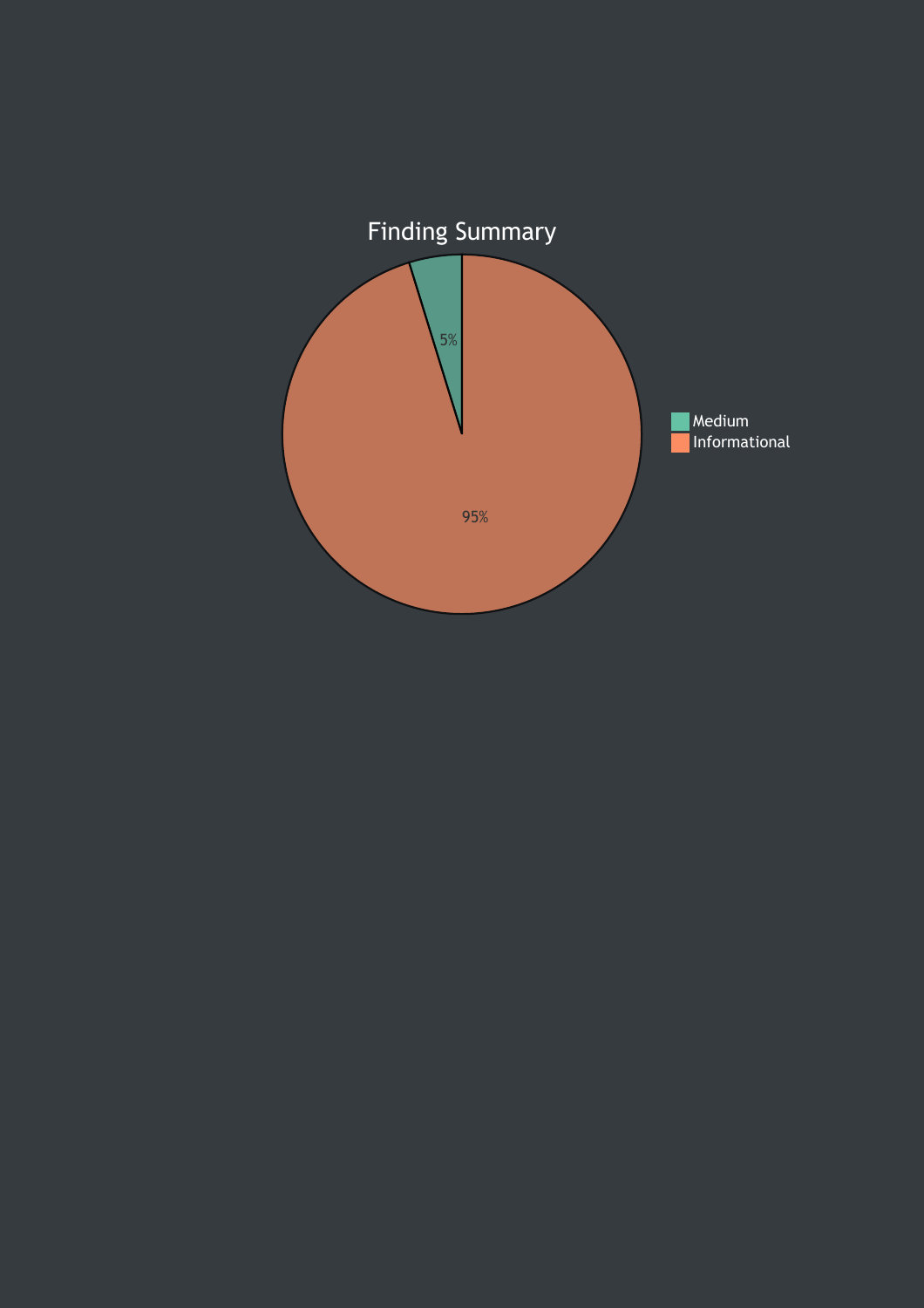

# **Manual Review Findings**

| ID            | <b>Title</b>                        | <b>Type</b>          | <b>Severity</b>        | <b>Resolved</b> |
|---------------|-------------------------------------|----------------------|------------------------|-----------------|
| <b>CON-01</b> | <b>Inefficient Error</b><br>Design  | <b>Coding Style</b>  | <b>•</b> Informational | $\checkmark$    |
| <b>CON-02</b> | <b>Redundant Variable</b>           | Logical Issue        | <b>•</b> Informational | C               |
| <b>CON-03</b> | <b>Code Design Issue</b>            | Language Specific    | <b>•</b> Informational | $\checkmark$    |
| <b>CON-04</b> | <b>Code Design Issue</b>            | <b>Coding Style</b>  | <b>•</b> Informational | $\checkmark$    |
| <b>CON-05</b> | Variable Naming                     | <b>Coding Style</b>  | <b>•</b> Informational | $\checkmark$    |
| <b>CON-06</b> | <b>Inefficient Error</b><br>Design  | <b>Coding Style</b>  | <b>•</b> Informational | $\checkmark$    |
| <b>CON-07</b> | No Use Of<br>Abstraction            | <b>Coding Style</b>  | <b>•</b> Informational | C               |
| <b>CON-08</b> | <b>Redundant Cloning</b>            | Language Specific    | <b>•</b> Informational | $\checkmark$    |
| $LIB-01$      | If Else Instead Of<br>Match         | Language Specific    | <b>•</b> Informational | C               |
| <b>ERR-01</b> | <b>Inefficient Parameter</b>        | <b>Logical Issue</b> | <b>•</b> Informational | $\checkmark$    |
| $LIB-02$      | Unclear<br>Implementation<br>Naming | <b>Logical Issue</b> | <b>•</b> Informational | $\checkmark$    |
| $LIB-03$      | <b>Code Structure</b>               | Logical Issue        | <b>•</b> Informational | $\checkmark$    |
| $LIB-04$      | <b>Code Structure</b>               | Logical Issue        | <b>•</b> Informational | $\checkmark$    |
| $LIB-05$      | Unclear<br>Implementation<br>Naming | Logical Issue        | <b>•</b> Informational | $\checkmark$    |
| <b>MUT-01</b> | <b>Inefficient Parameter</b>        | Logical Issue        | <b>•</b> Informational | $\checkmark$    |
| <b>MUT-02</b> | <b>Unnecesary Return</b>            | Logical Issue        | <b>•</b> Informational | $\checkmark$    |
| <u>VAL-01</u> | <b>Implement Validation</b>         | <b>Logical Issue</b> | <b>•</b> Informational | $\checkmark$    |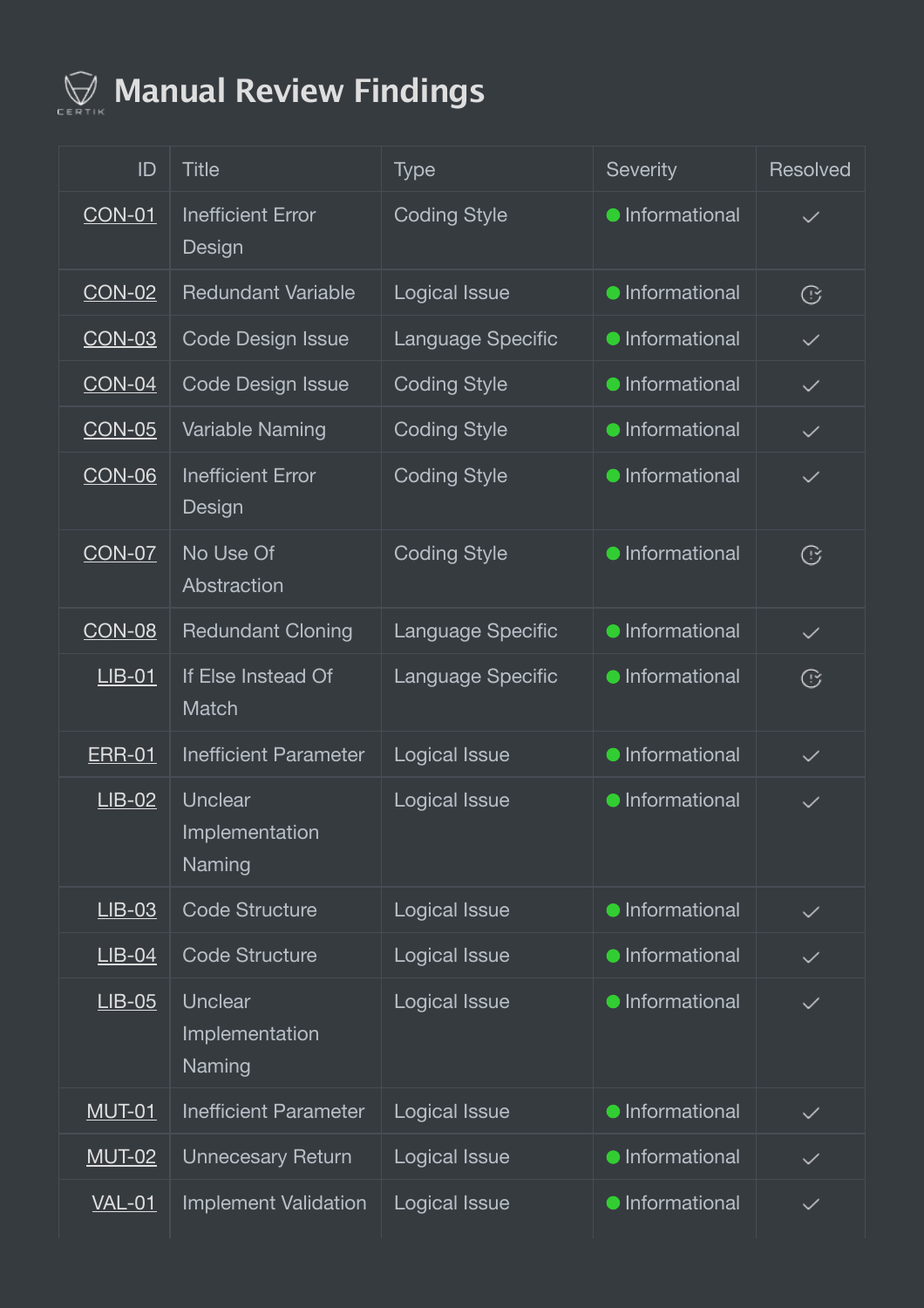|               | <b>Trait</b>                                       |                   |                        |              |
|---------------|----------------------------------------------------|-------------------|------------------------|--------------|
| <b>VES-01</b> | <b>Error Handling</b><br>Implementation<br>Missing | Logical Issue     | • Medium               |              |
| <b>VES-02</b> | <b>Implement Unlock</b><br><b>Trait</b>            | Logical Issue     | • Informational        | $\checkmark$ |
| <b>VES-03</b> | <b>Simplification On</b><br><b>Match Pattern</b>   | Logical Issue     | <b>•</b> Informational | $\checkmark$ |
| <b>VIE-01</b> | <b>Hard Coded Value</b>                            | Language Specific | <b>•</b> Informational | $\checkmark$ |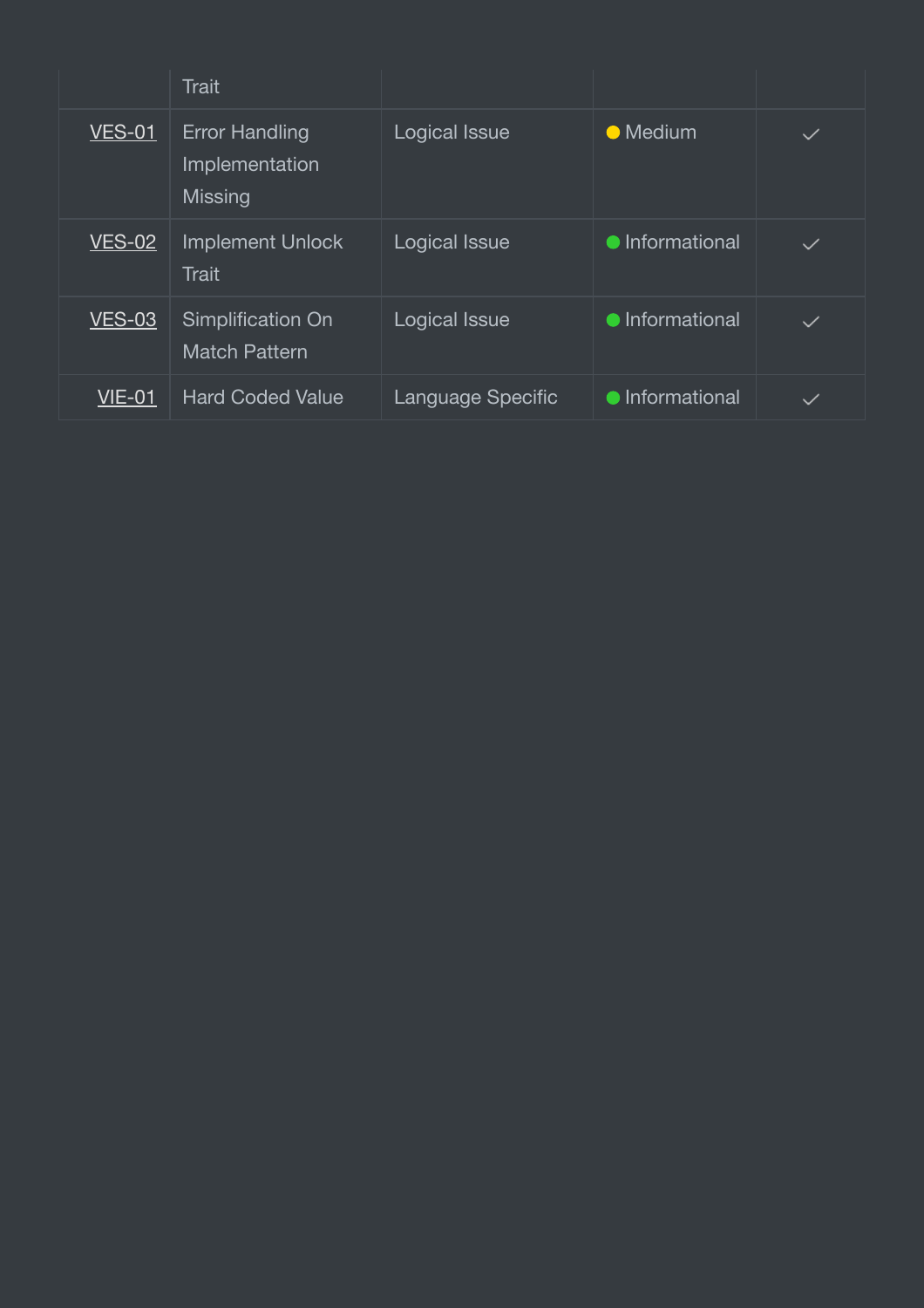

<span id="page-8-0"></span>

| <b>Type</b>  | <b>Severity</b>        | Location              |
|--------------|------------------------|-----------------------|
| Coding Style | <b>•</b> Informational | <u>lib.rs L25-L31</u> |

The error design contains names and string representations that could be more specific to the issue.

#### Recommendation:

Consider renaming the errors to represent more accurate the issue.

#### Alleviation:

The team has fixed the issue in commit 8c5a1f7cfbf7df17d61f8026b0731fcc6769a259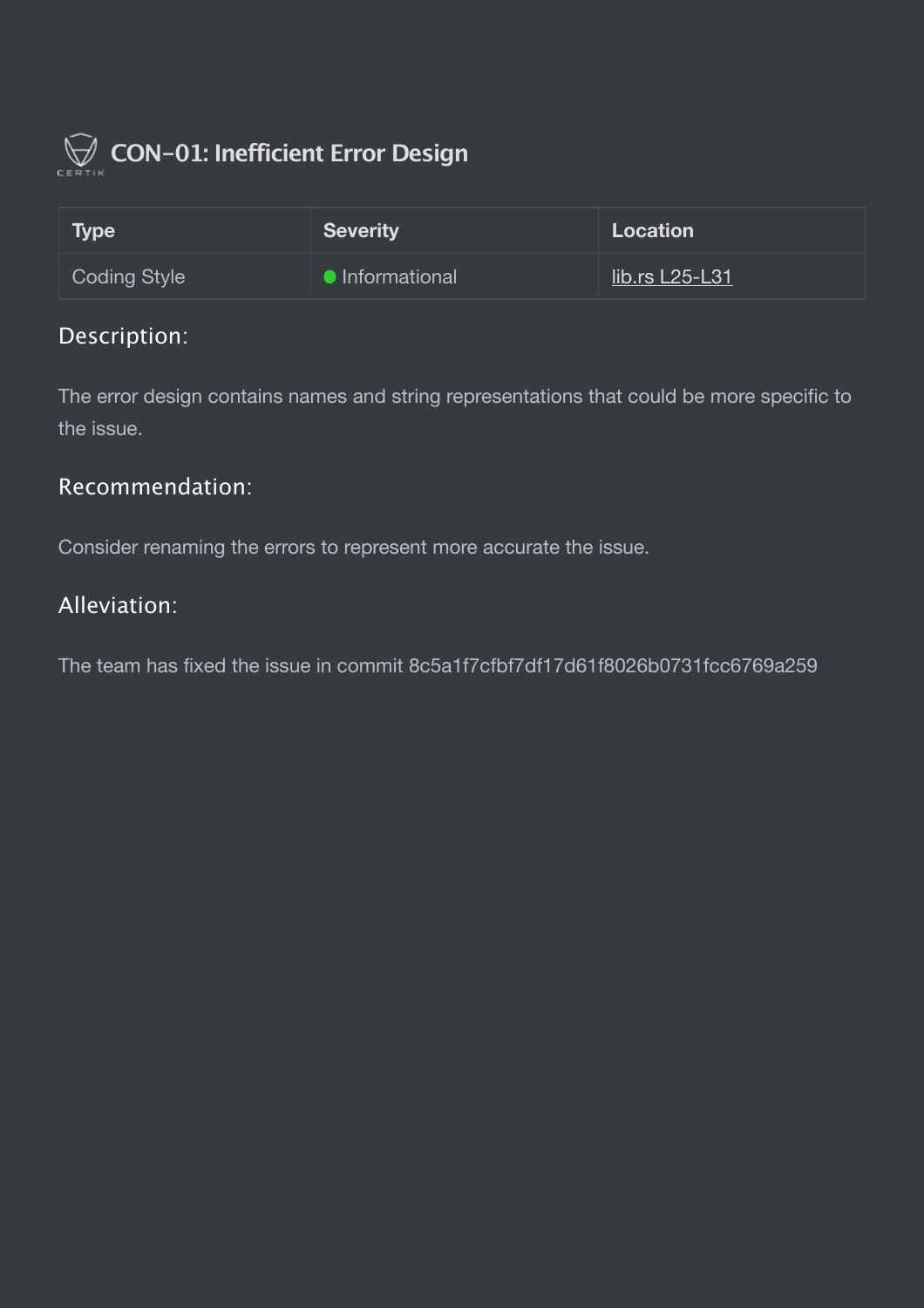

# <span id="page-9-0"></span> **CON-02: Redundant Variable**

| Type          | Severity        | Location   |
|---------------|-----------------|------------|
| Logical Issue | • Informational | lib.rs L78 |

# Description:

The code creates a new variable that is redundant.

#### Recommendation:

Consider removing the variable and use the function parameter directly.

#### Alleviation:

The team opted to not alleviate the issue in this iteration.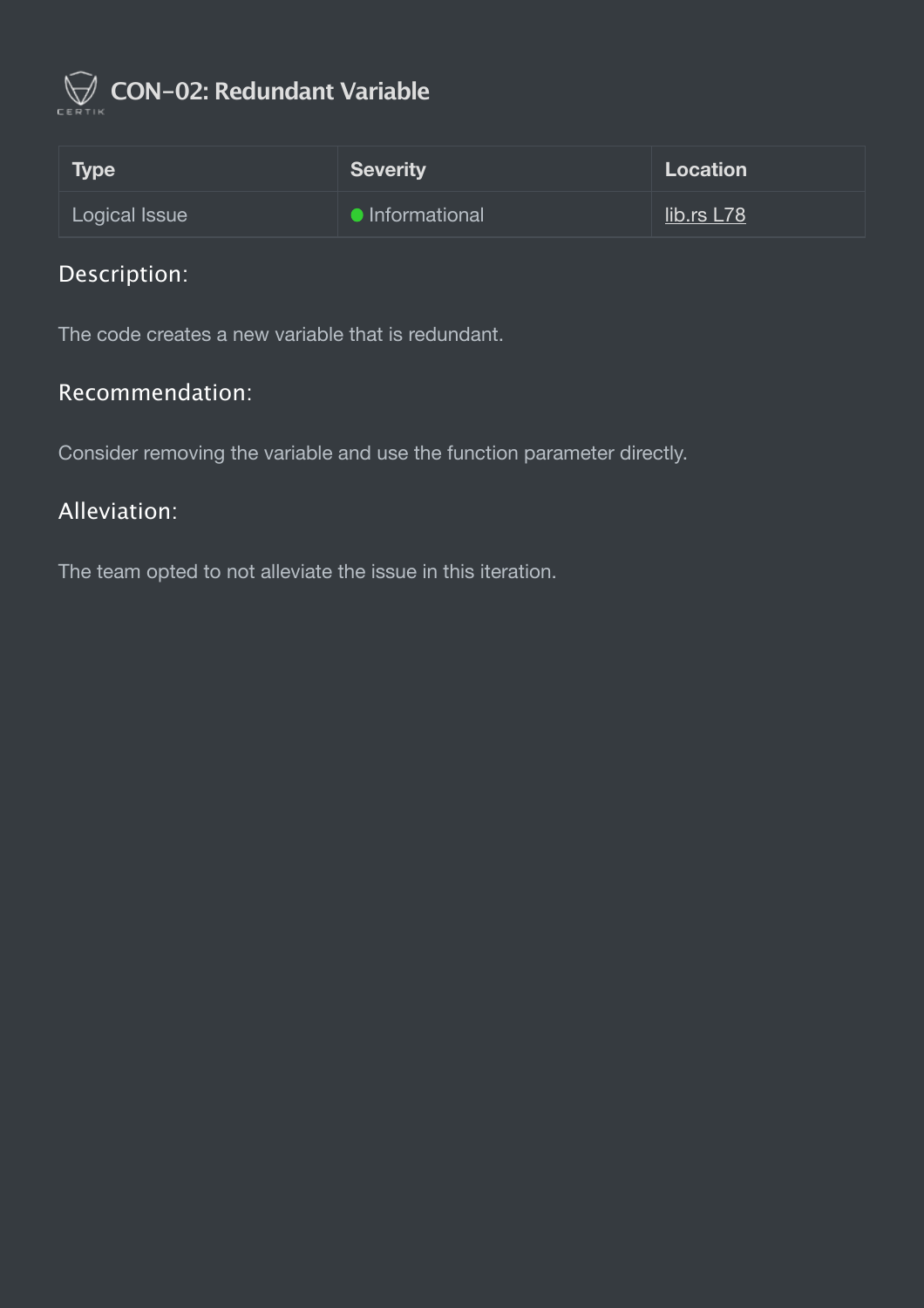

<span id="page-10-0"></span>

| <b>Type</b>       | <b>Severity</b>        | Location    |
|-------------------|------------------------|-------------|
| Language Specific | <b>•</b> Informational | lib.rs L172 |

The code performs checks and returns in a non optimal way.

#### Recommendation:

Consider using a match pattern here and removing the redundant return.

#### Alleviation: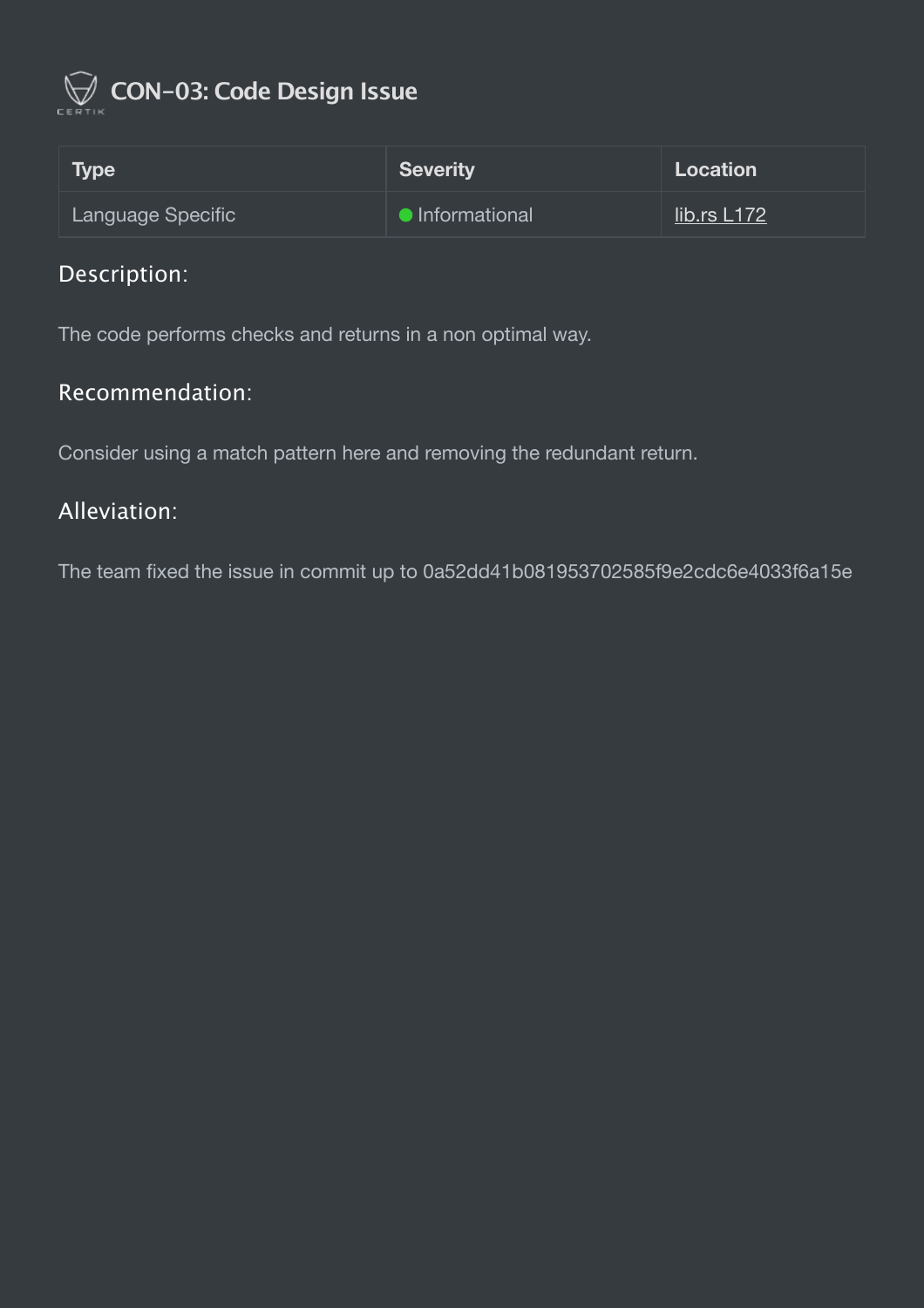

<span id="page-11-0"></span>

| <b>Type</b>  | Severity             | <b>Location</b>  |
|--------------|----------------------|------------------|
| Coding Style | <b>Informational</b> | lib.rs L176-L194 |

The code contains two very similiar functions.

#### Recommendation:

Consider refactoring the code and perfom the functionality in a single function.

#### Alleviation:

The team opted to not alleviate the issue in this iteration.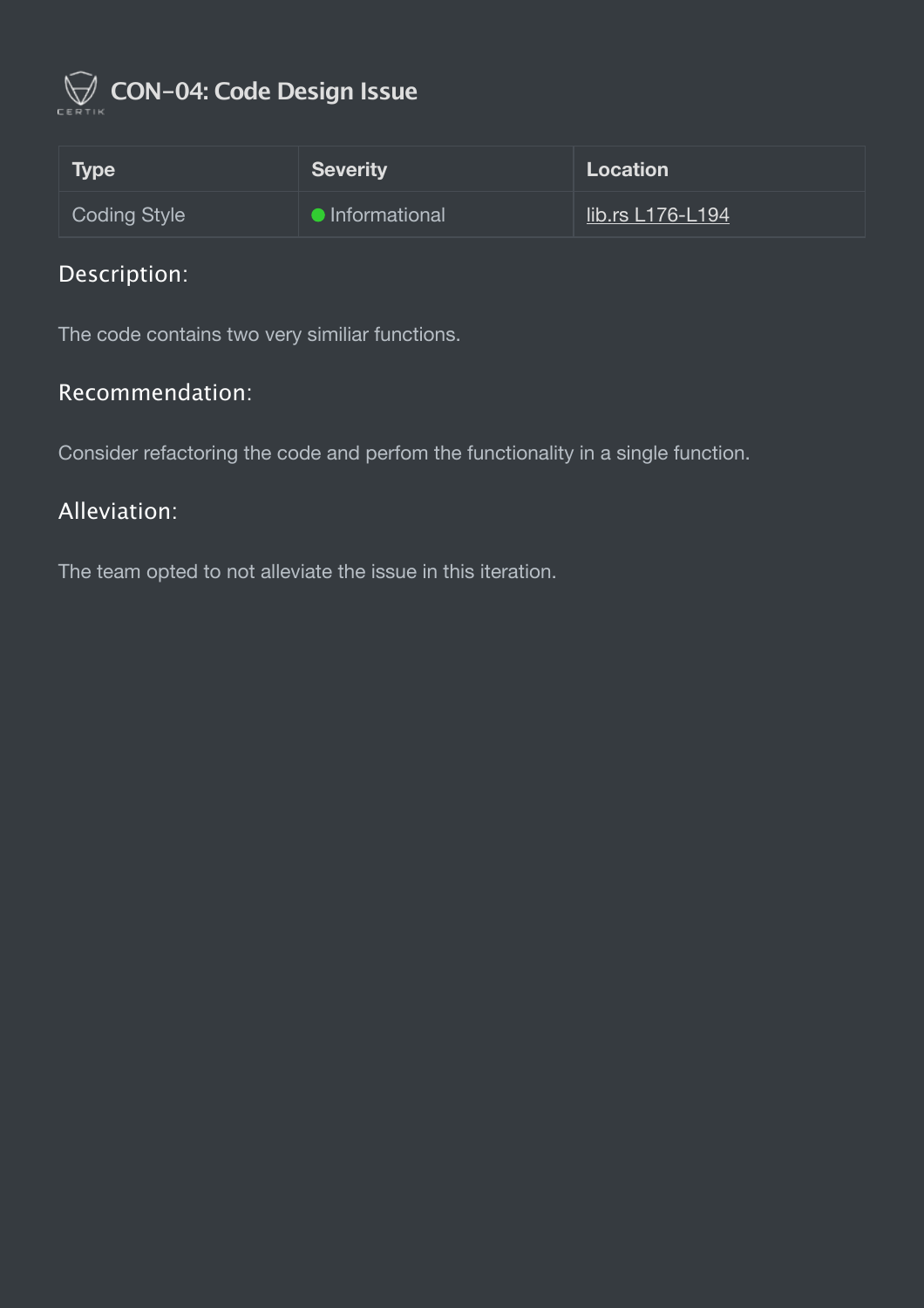

<span id="page-12-0"></span>

| Type                | <b>Severity</b> | Location    |
|---------------------|-----------------|-------------|
| <b>Coding Style</b> | lnformational   | lib.rs L220 |

The code creates a new variable with the same name although it has another form.

#### Recommendation:

Consider renaming the variable to humman\_addr.

#### Alleviation:

The team has fixed the issue in commit 129d7a59fc0112a67615f9bc11670c21b6a3b631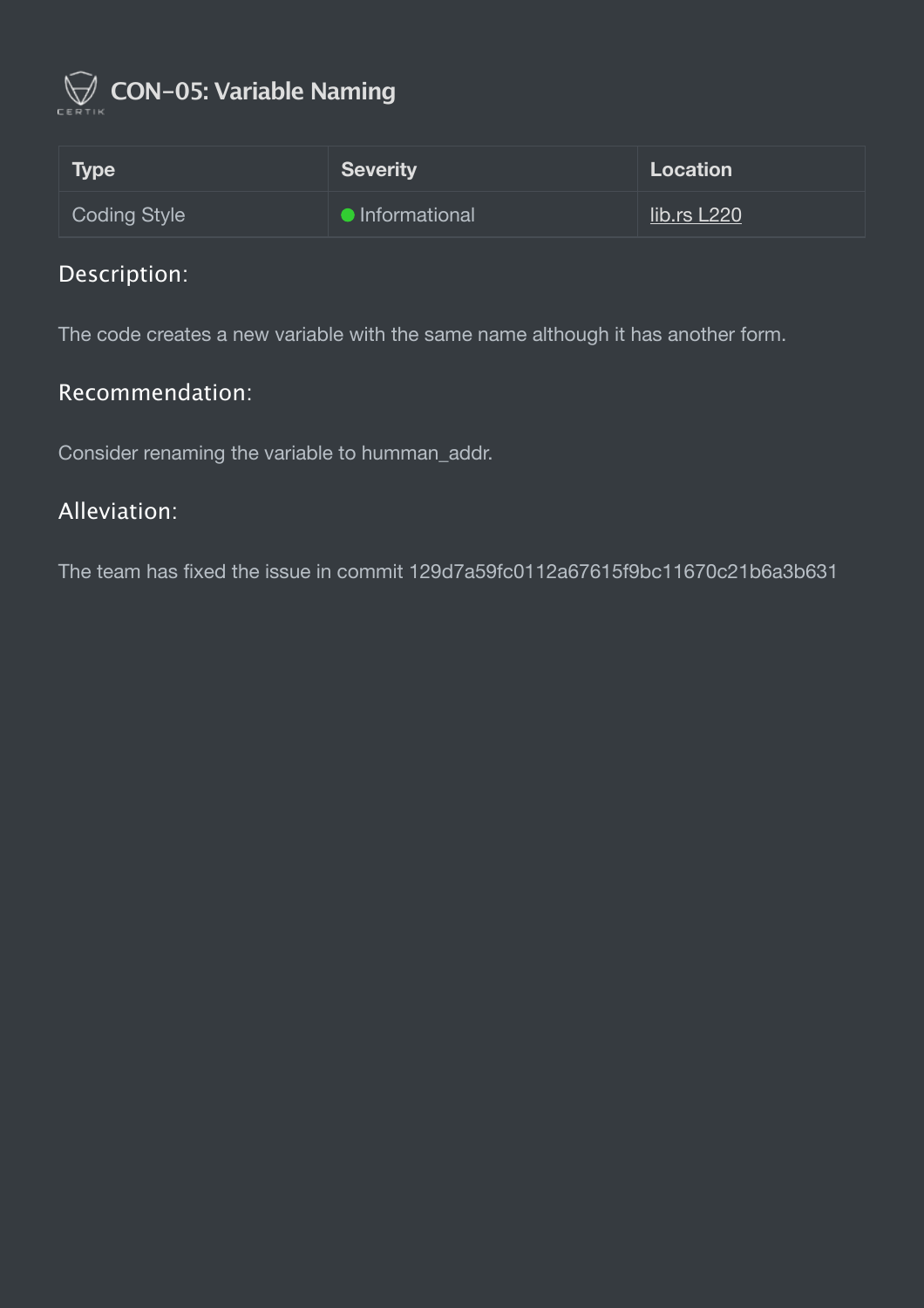

# <span id="page-13-0"></span> **CON-06: Inefficient Error Design**

| <b>Type</b>  | <b>Severity</b> | Location               |
|--------------|-----------------|------------------------|
| Coding Style | Informational   | <u>lib.rs L39, L41</u> |

### Description:

The error design contains names and string representations that could be more specific to the issue.

#### Recommendation:

Consider renaming the errors to represent more accurate the issue.

#### Alleviation:

The team has fixed the issue in commit c002c3c8792fd7139c93120c7a9469190e4d0318.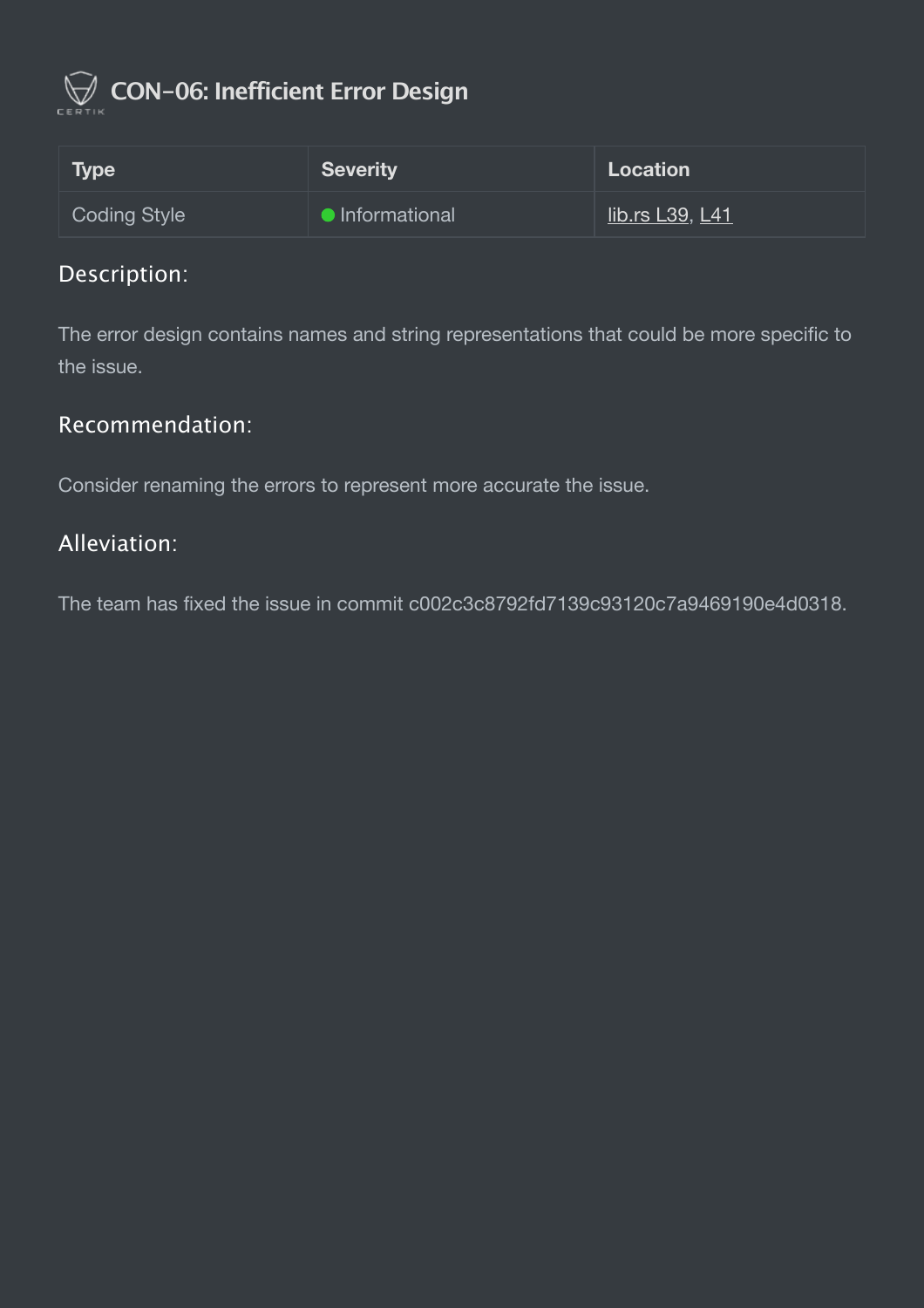

# <span id="page-14-0"></span> **CON-07: No Use Of Abstraction**

| <b>Type</b>  | <b>Severity</b> | Location    |
|--------------|-----------------|-------------|
| Coding Style | Informational   | lib.rs L155 |

# Description:

The code does not use the language abstractions to calculate the sum.

#### Recommendation:

Consider using the sum function.

#### Alleviation:

The team opted to not alleviate the issue in this iteration.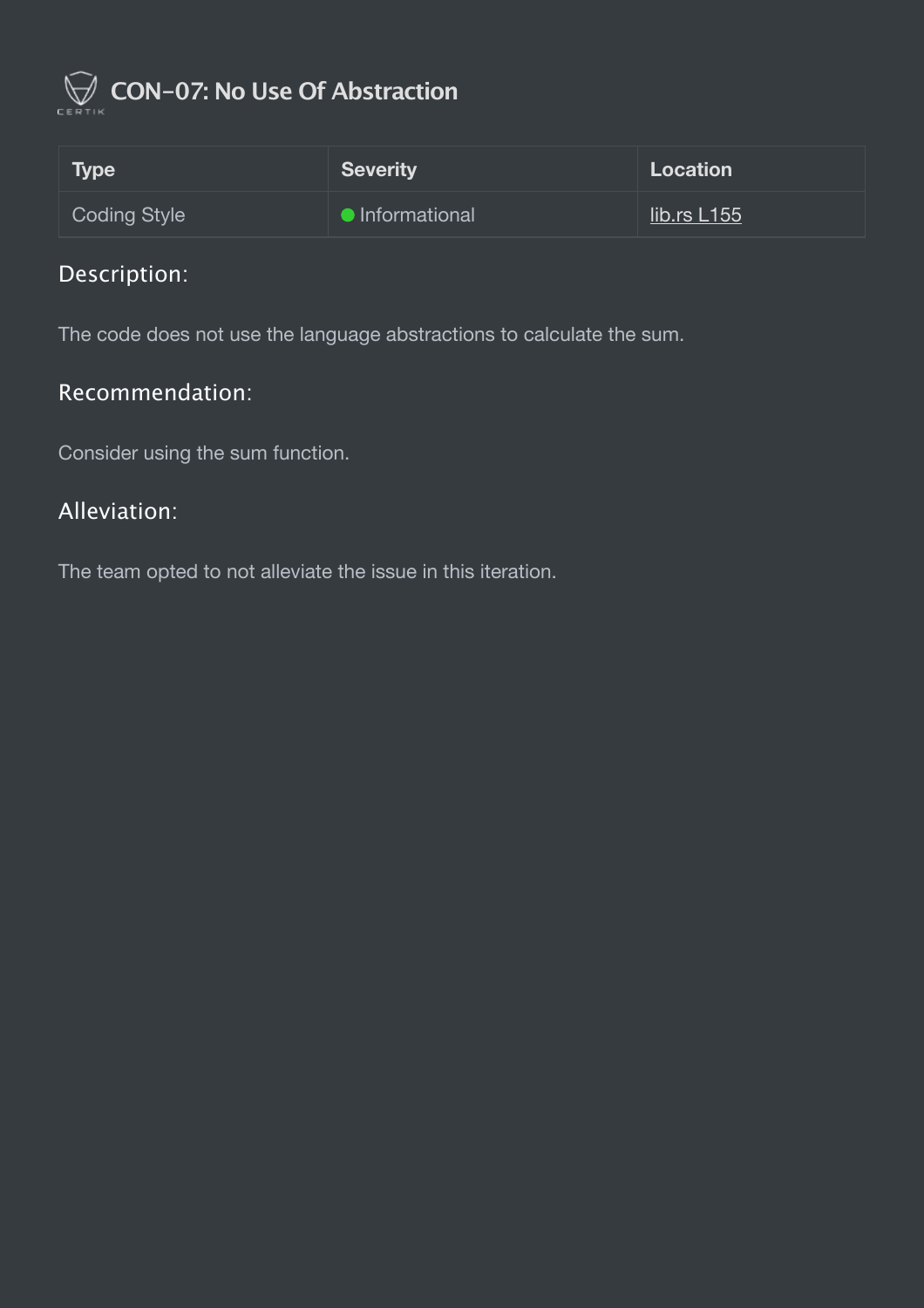

# <span id="page-15-0"></span> **CON-08: Redundant Cloning**

| <b>Type</b>       | Severity             | Location    |
|-------------------|----------------------|-------------|
| Language Specific | <b>Informational</b> | lib.rs L172 |

# Description:

The code performs a redundant cloning of the variable.

#### Recommendation:

Consider removing the cloning.

#### Alleviation:

The team has fixed the issue in commit 988e77518de30b8a4223695aba98affbc0c43473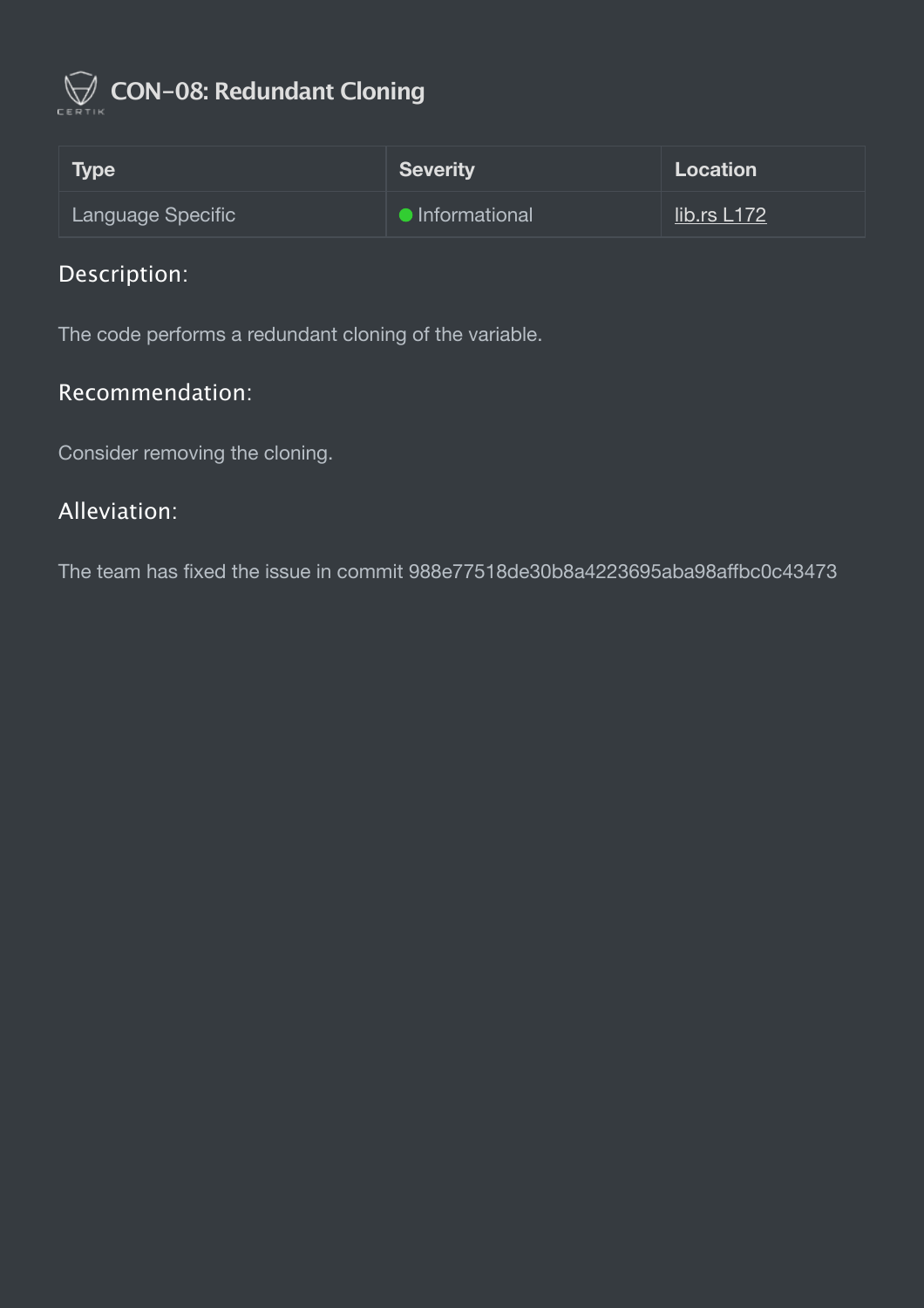

# <span id="page-16-0"></span> **LIB-01: If Else Instead Of Match**

| Type              | <b>Severity</b> | Location   |
|-------------------|-----------------|------------|
| Language Specific | • Informational | lib.rs L39 |

# Description:

The code uses an if else pattern instead of match.

#### Recommendation:

Consider rewriting this using match.

#### Alleviation:

The team opted to not alleviate the issue in this iteration.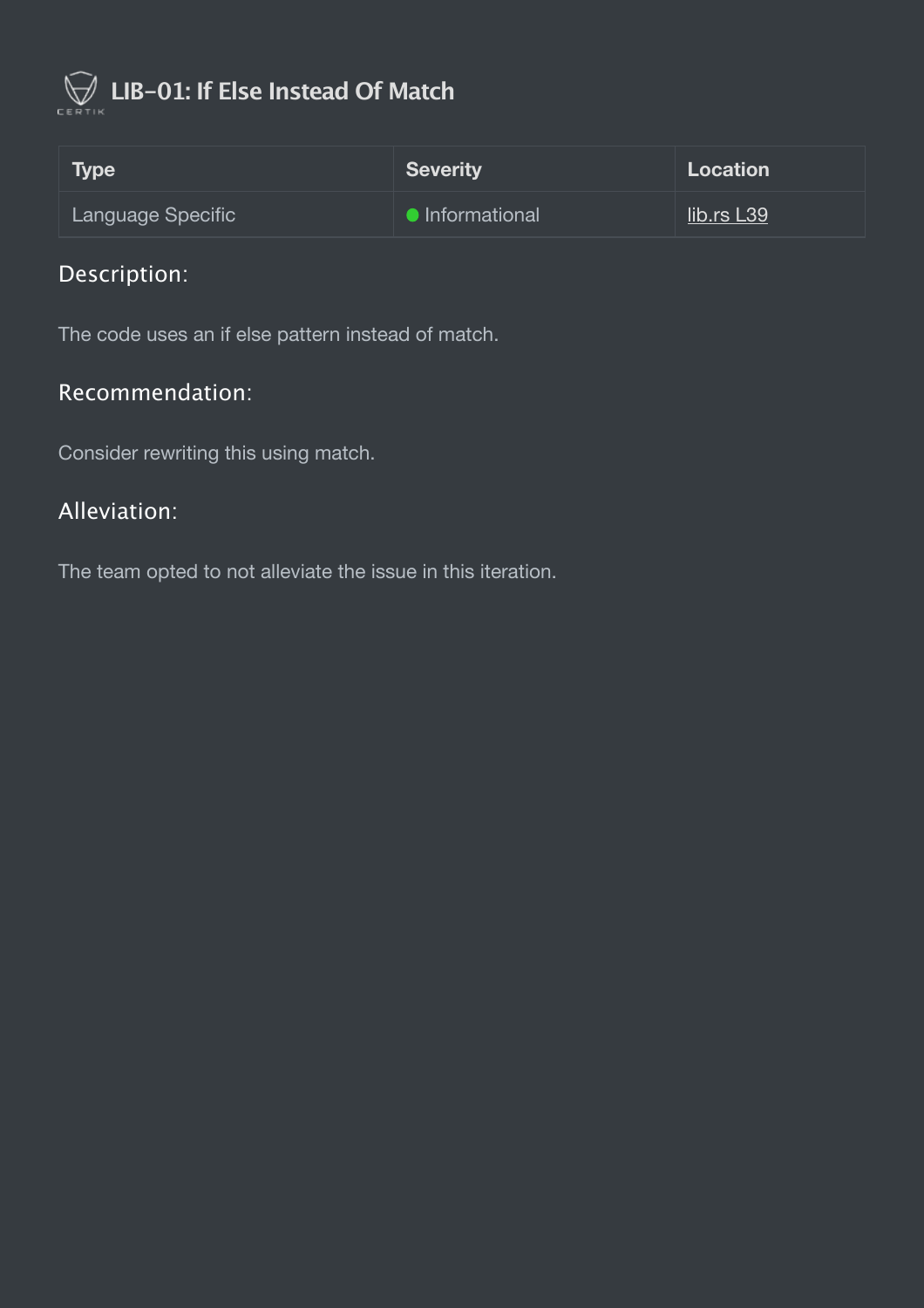

<span id="page-17-0"></span> **ERR-01: Inefficient Parameter**

| Type \        | <b>Severity</b>        | Location          |
|---------------|------------------------|-------------------|
| Logical Issue | <b>O</b> Informational | errors.rs L38-L40 |

#### Description:

The Schedule::err\_pool\_not\_found function takes an owned name: String parameter, which is inefficient.

#### Recommendation:

Consider changing the type of the name parameter to &str and removing the reference bind  $( 8 )$  on L40.

#### Alleviation:

The team has fixed the issue in commit f72eb69a11be11bc39c84144e0dc7a3269e9c090.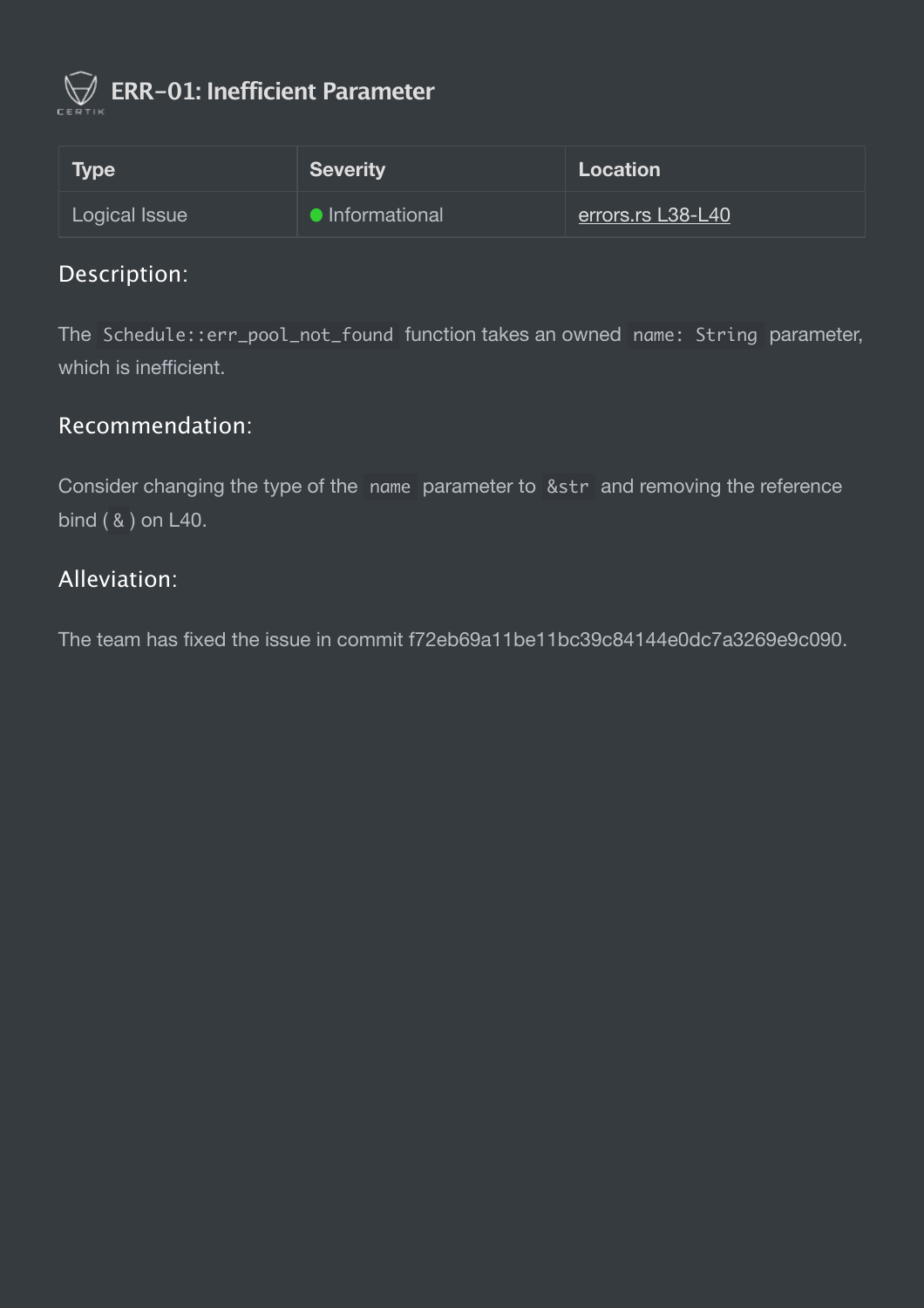

<span id="page-18-0"></span>

| <b>Type</b>   | <b>Severity</b>        | Location         |
|---------------|------------------------|------------------|
| Logical Issue | <b>O</b> Informational | $lib.rs L47-L49$ |

The Schedule::subtotal function has both an unclear name and implementation.

#### Recommendation:

Consider renaming it to Schedule::calculate\_total and replacing the fold with a simplified map / sum approach.

#### Alleviation: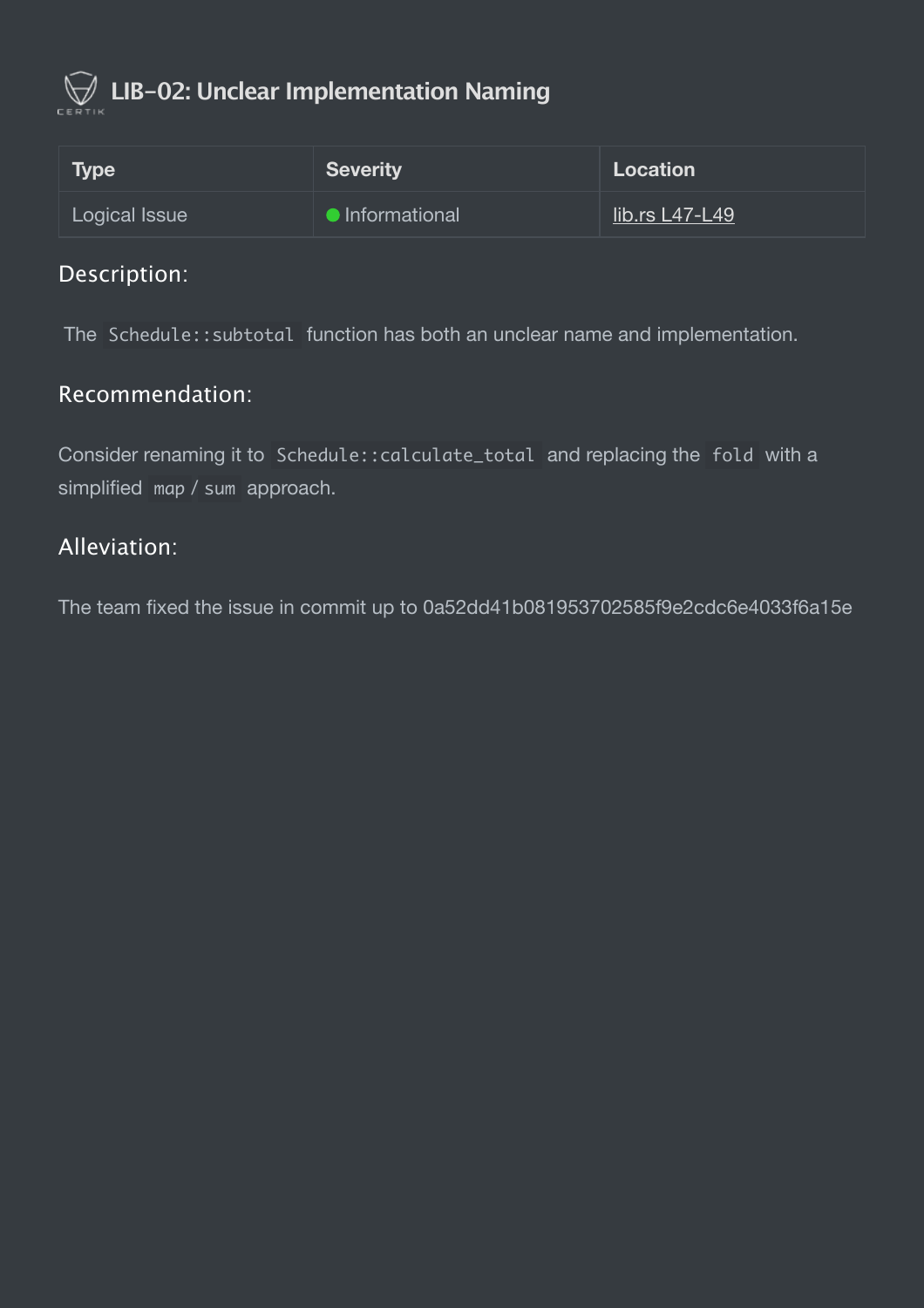

<span id="page-19-0"></span>

| Type \        | <b>Severity</b>      | Location       |
|---------------|----------------------|----------------|
| Logical Issue | <b>Informational</b> | lib.rs L65-L68 |

The code design could be implemented in a more optimal way.

#### Recommendation:

The Pool::partial function can be rewritten to be contained within the Pool constructor statement

#### Alleviation: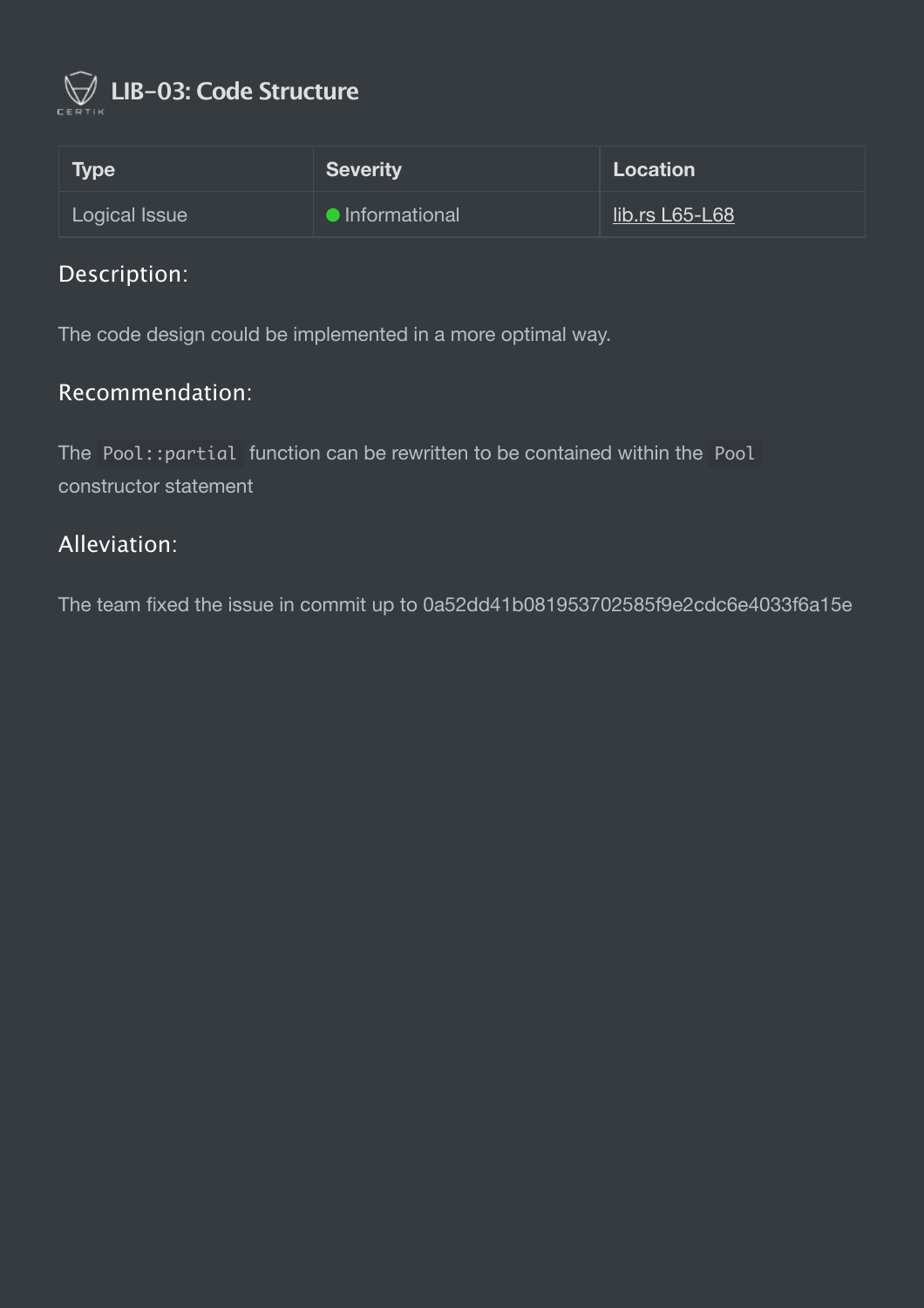

<span id="page-20-0"></span>

| <b>Type</b>   | <b>Severity</b>      | Location       |
|---------------|----------------------|----------------|
| Logical Issue | <b>Informational</b> | lib.rs L69-L74 |

The code design could be implemented in a more optimal way.

#### Recommendation:

The Pool::full function can be rewritten to be contained within the Pool constructor statement

#### Alleviation: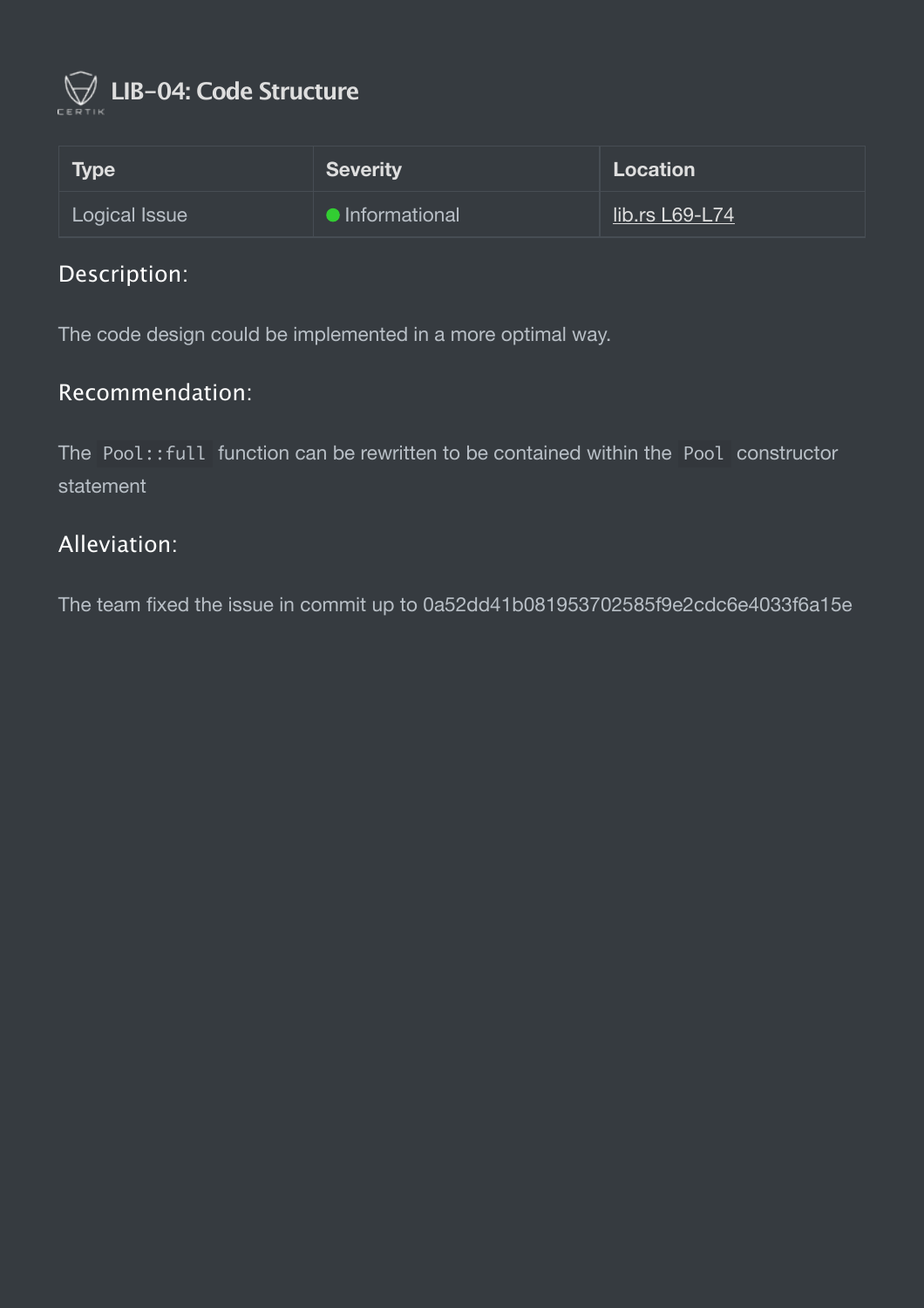

<span id="page-21-0"></span>

| <b>Type</b>   | <b>Severity</b> | Location      |
|---------------|-----------------|---------------|
| Logical Issue | lnformational   | lib.rs L76-78 |

The Pool::subtotal function has both an unclear name and implementation.

#### Recommendation:

Consider renaming it to Pool::calculate\_total and replacing the fold with a simplified map / sum approach.

#### Alleviation: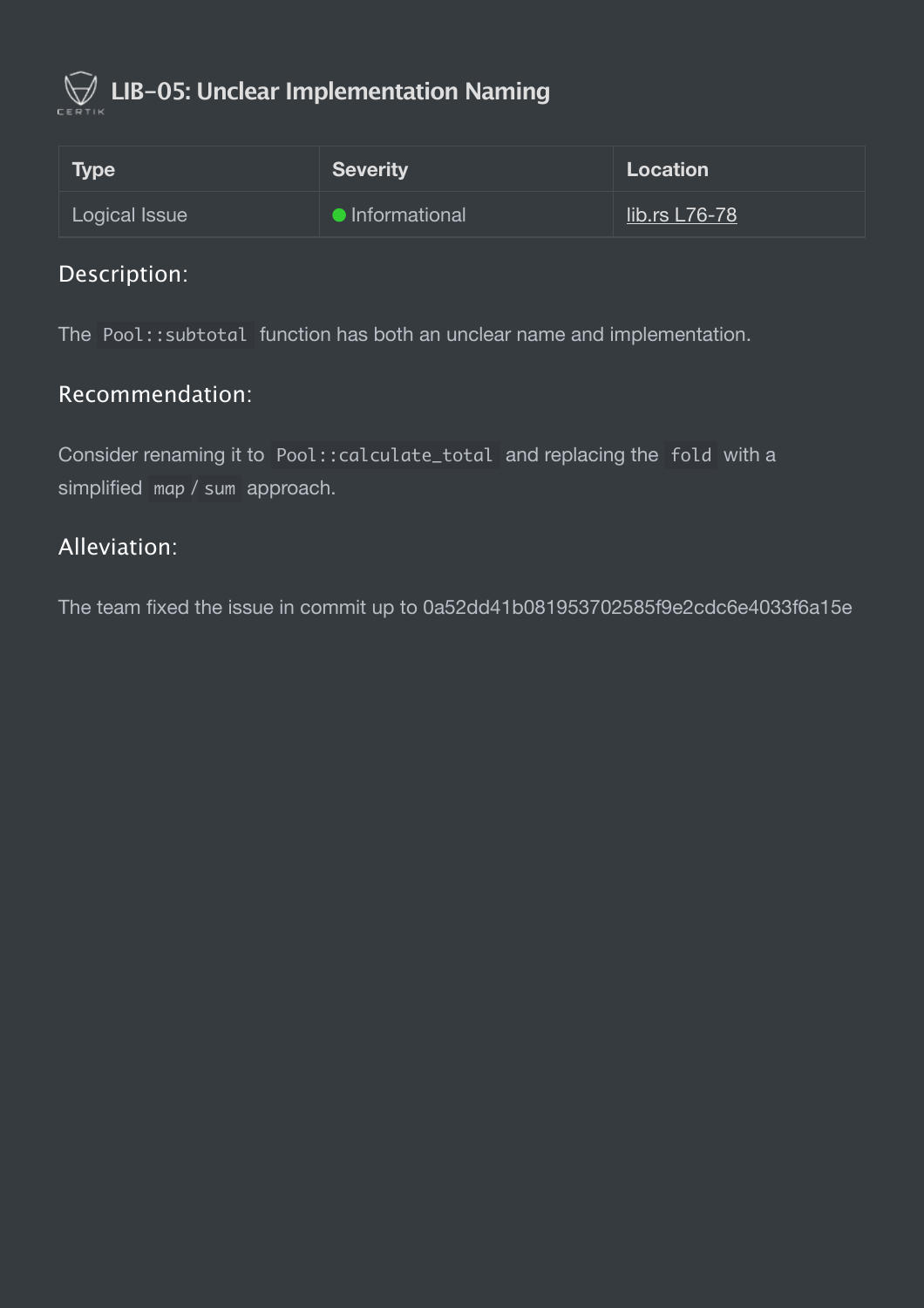

<span id="page-22-0"></span> **MUT-01: Inefficient Parameter**

| Type \        | <b>Severity</b>        | Location          |
|---------------|------------------------|-------------------|
| Logical Issue | <b>•</b> Informational | mutate.rs L6, L12 |

#### Description:

The Schedule::add\_account function takes a pool\_name: String parameter on L6, which is inefficient because it is only set up this way so that pool\_name can be passed byvalue to the Schedule::err\_pool\_not\_found function on L12. More often than not, this function should be expected to succeed.

#### Recommendation:

It would be better to pass a static string slice ( &str ) instead of an already-owned String that has dynamically-allocated memory. Consider changing the type of the pool\_name parameter to &str on L6.

#### Alleviation:

The team has fixed the issue in commit e003db3be781aa2d2733eacf788518d2579128f6.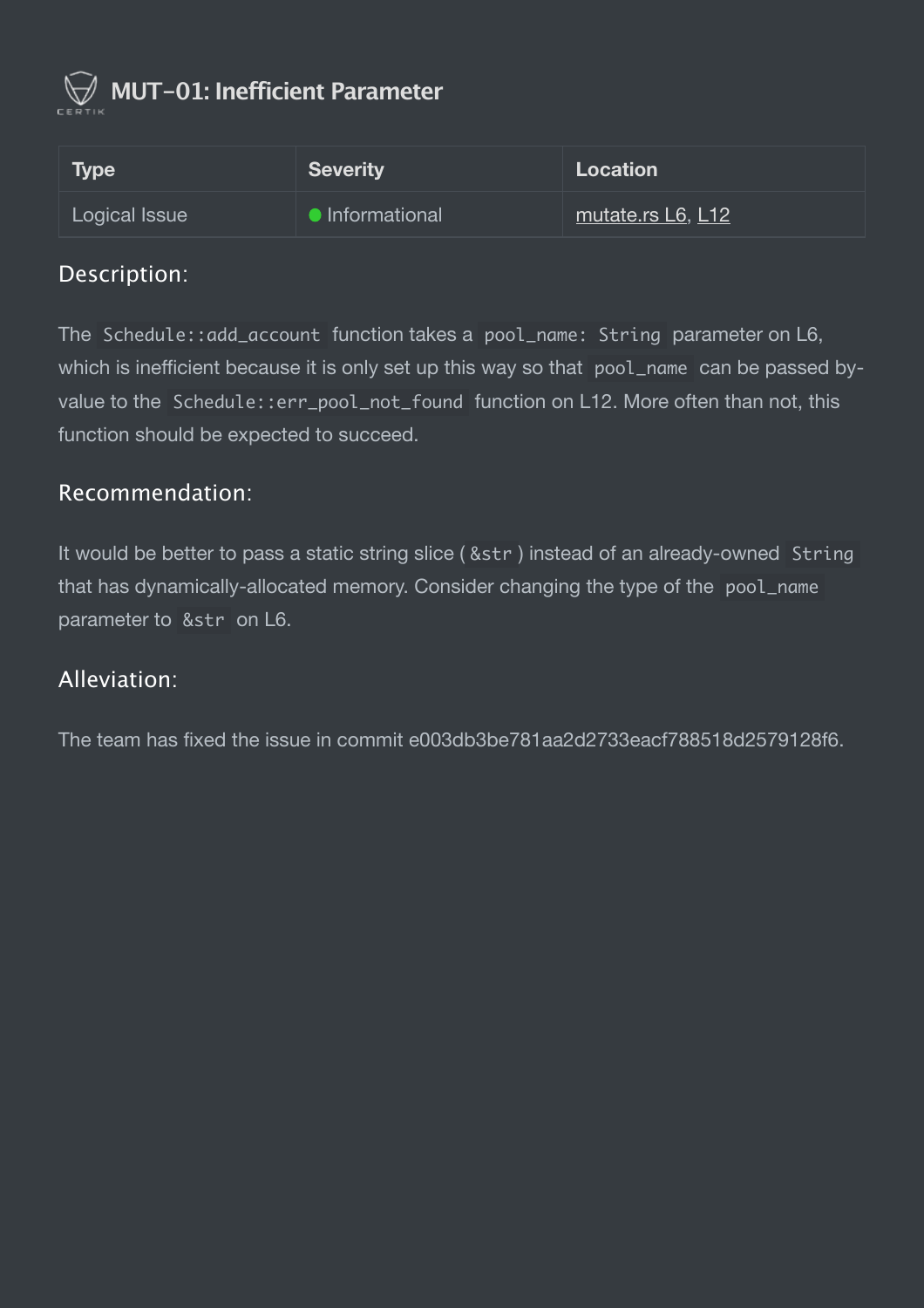

<span id="page-23-0"></span> **MUT-02: Unnecesary Return**

| <b>Type</b>   | <b>Severity</b>        | Location          |
|---------------|------------------------|-------------------|
| Logical Issue | <b>•</b> Informational | mutate.rs L28-L29 |

#### Description:

The Pool::add\_account function returns an explicit  $Ok(C)$  statement on L29 after making a call to the Pool:: validate function on L28, which is unnecessary.

#### Recommendation:

Consider removing the semicolon from the end of L28 and removing the  $0k(\circ)$ ) statement on L29 altogether in order to allow the UsuallyOk result from Pool::validate to be used as the UsuallyOk result of the Pool::add\_account function.

### Alleviation:

The team has fixed the issue in commit b0c8dc9666aaeaaafbe661c2f91122f37ab54c50.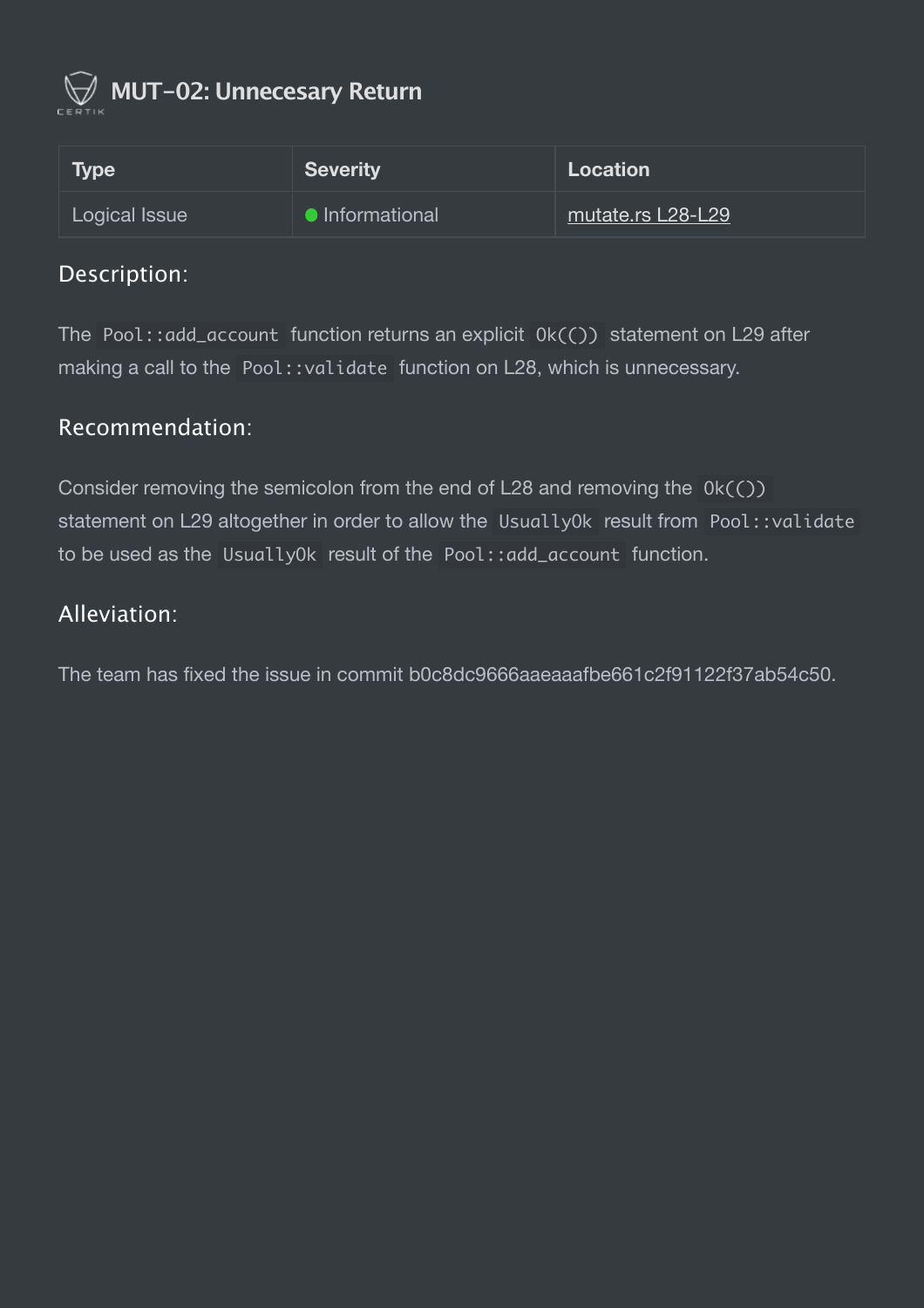

# <span id="page-24-0"></span> **VAL-01: Implement Validation Trait**

| Type          | Severity        | Location                     |
|---------------|-----------------|------------------------------|
| Logical Issue | • Informational | validate.rs L23-L25, L34-L36 |

#### Description:

The Schedule::validate and Pool::validate functions perform loops over Vec elements which also implement the Validation trait, short-circuiting in case of failure.

#### Recommendation:

Consider implementing the Validation trait for Vec so that values of type Vec<dyn Validate> can have the .validate() function called on them directly.

#### Alleviation:

The team has fixed the issue in commit 83ee675c04f30de228be28dc20c2fd0754bda958.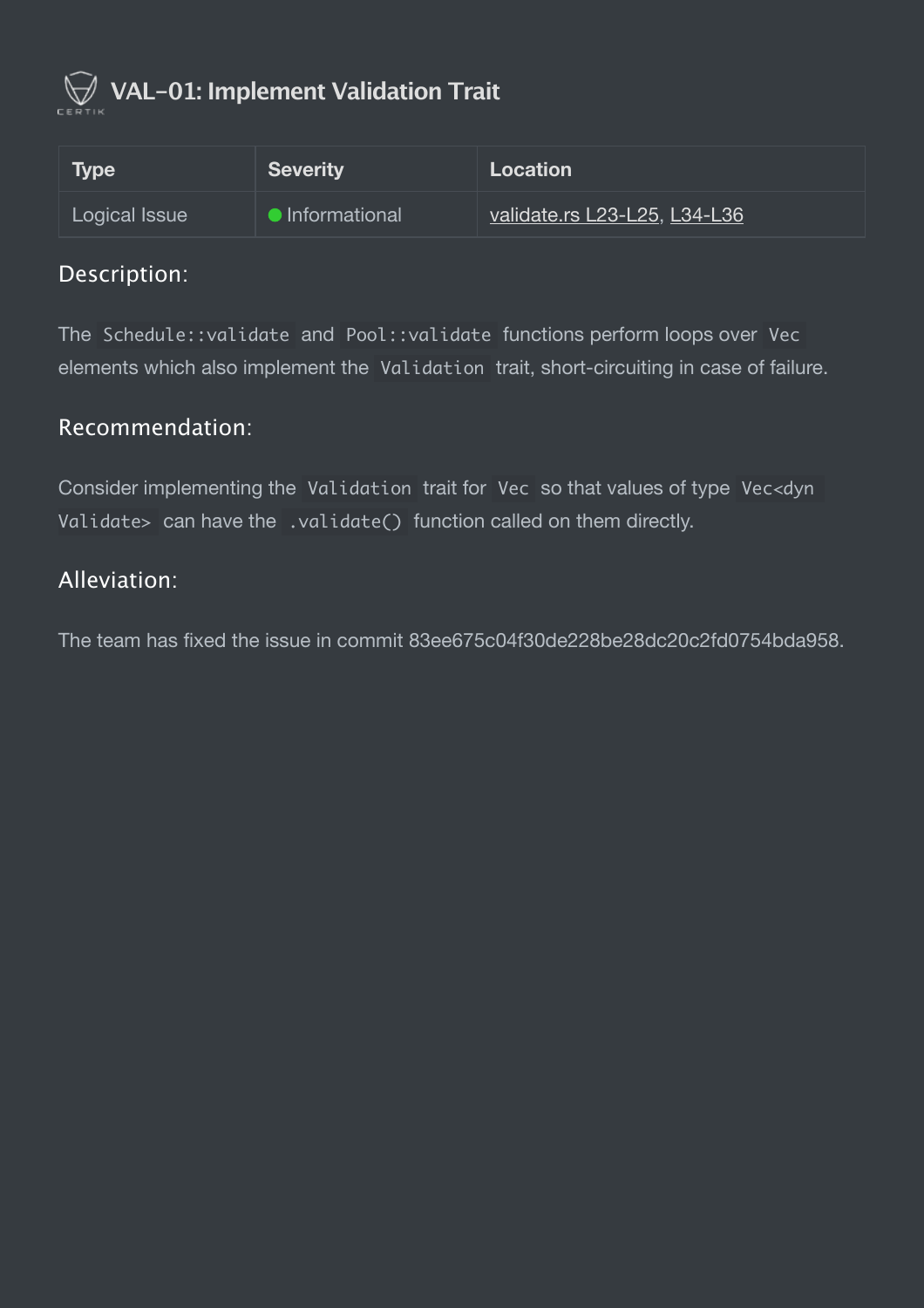# <span id="page-25-0"></span> **VES-01: Error Handling Implementation Missing**

| Type          | <b>Severity</b>  | Location                 |
|---------------|------------------|--------------------------|
| Logical Issue | $\bullet$ Medium | <u>vesting.rs L5, L7</u> |

### Description:

The Vesting trait requires that the generic A type implements both Clone and PartialEq , which is unnecessary. Implementors can restrict the generic type A in their own scope if necessary. Furthermore, the Vesting::unlocked function returns a u128 and does not leave room for error, which leaves implementors with no choice other than to panic.

#### Recommendation:

Consider removing the restrictions on the generic type A and returning StdResult<u128> for the Vesting::unlocked function instead.

#### Alleviation:

The team has fixed the issue in commit 21086f55a83c6549b951bbda92e6b346d852ecad and 729e9b87b2b7db1b46c1884e8dd4341a0d2700f7.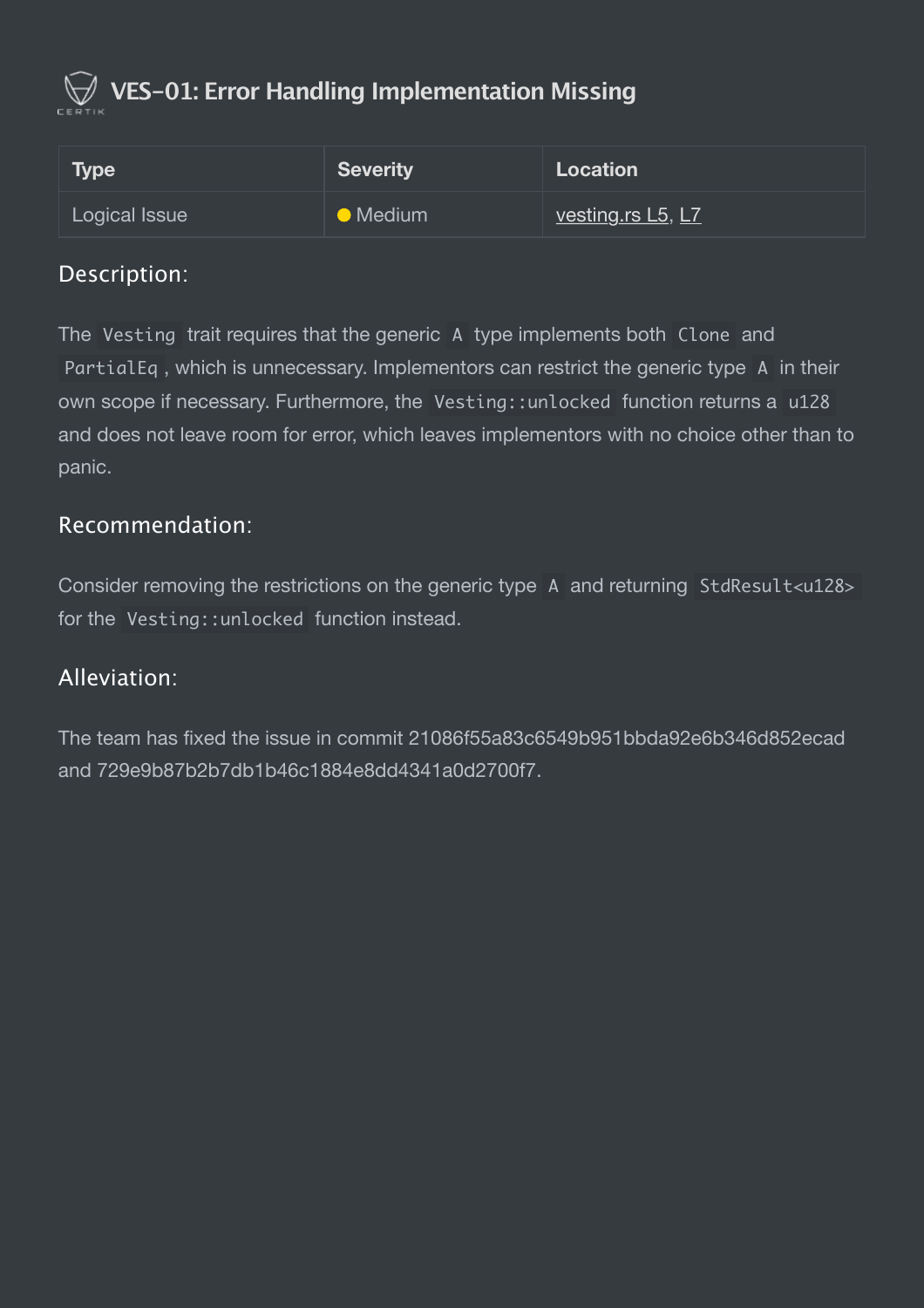

# <span id="page-26-0"></span> **VES-02: Implement Unlock Trait**

| <b>Type</b>   | <b>Severity</b>      | Location                   |
|---------------|----------------------|----------------------------|
| Logical Issue | <b>Informational</b> | <u>vesting.rs L12, L18</u> |

#### Description:

The Schedule::unlocked and Pool::unlocked functions perform loops over Vec elements which also implement the Vesting trait, short-circuiting in case of failure.

#### Recommendation:

Consider implementing the Vesting trait for Vec so that values of type Vec can have the .unlocked(elapsed, address) function called on them directly.

#### Alleviation: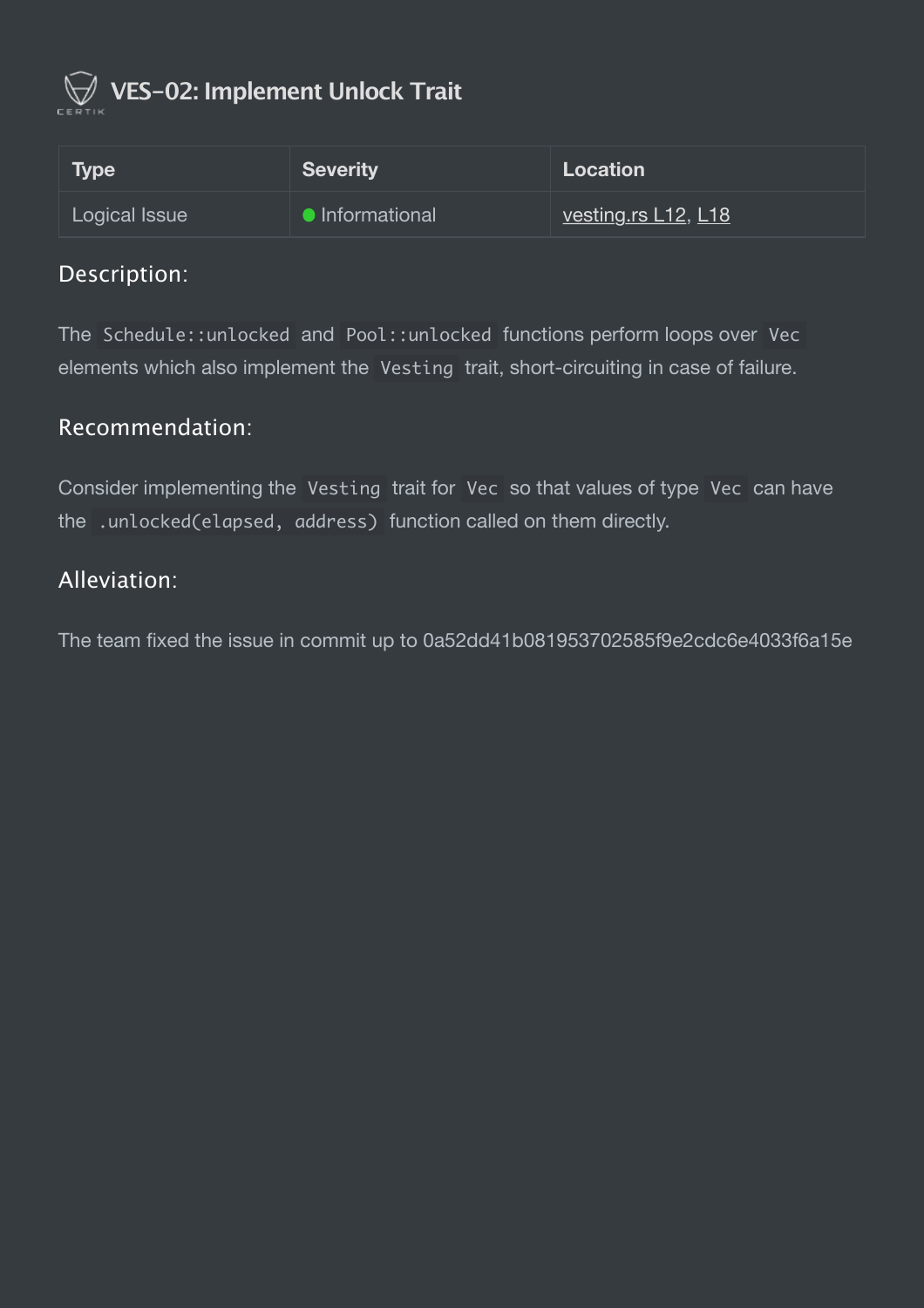# <span id="page-27-0"></span> **VES-03: Simplification On Match Pattern**

| <b>Type</b>   | <b>Severity</b>      | <b>Location</b>           |
|---------------|----------------------|---------------------------|
| Logical Issue | <b>Informational</b> | <u>vesting.rs L75-L84</u> |

### Description:

The pattern matching of the Account::most\_recent\_portion function can be simplified using Option::map.

# Recommendation:

Consider using Option::map.

### Alleviation:

The team has fixed the issue in commit 92d02c58896b24a992d8c4c76da8a0588e0a673d.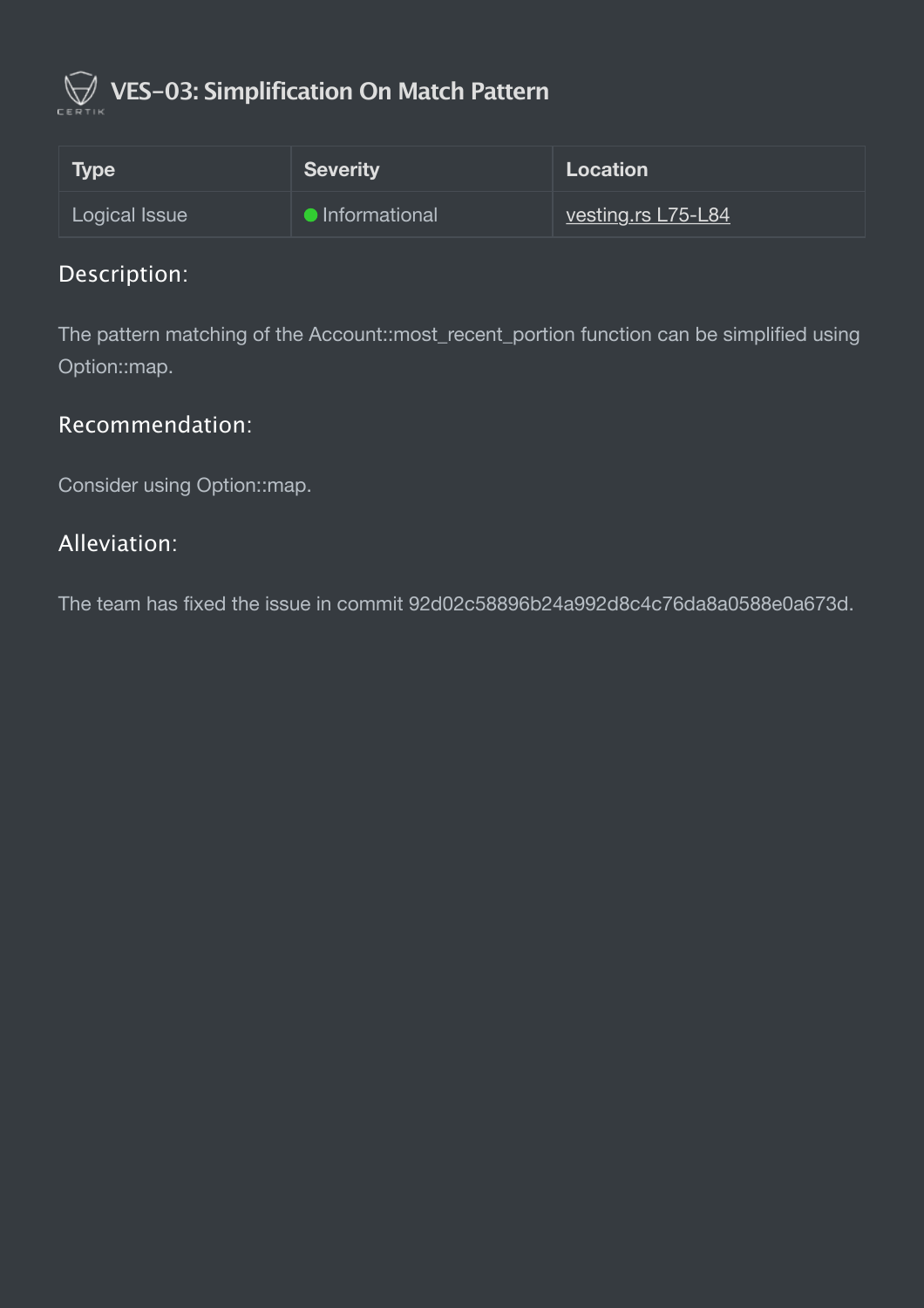

# <span id="page-28-0"></span> **VIE-01: Hard Coded Value**

| Type              | <b>Severity</b> | Location                  |
|-------------------|-----------------|---------------------------|
| Language Specific | • Informational | <u>viewing key.rs L39</u> |

# Description:

The code uses a hardcoded value accomodated by a comment.

#### Recommendation:

Consider making it a const variable.

#### Alleviation:

The team has fixed the issue in commit 656d6cfb00c06d72f8cfa687b9e95ac65559ef7e.